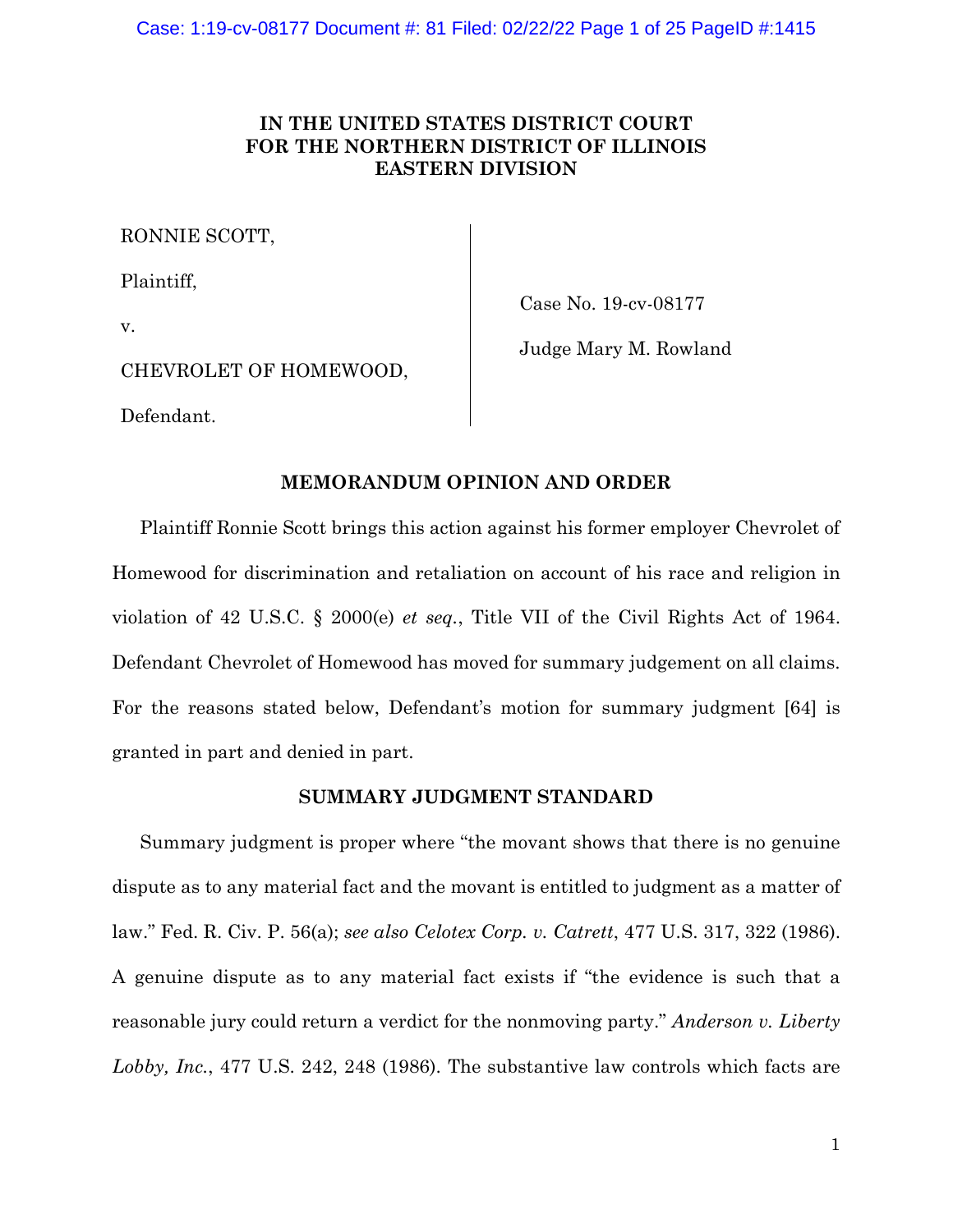#### Case: 1:19-cv-08177 Document #: 81 Filed: 02/22/22 Page 2 of 25 PageID #:1416

material. *Id*. After a "properly supported motion for summary judgment is made, the adverse party must set forth specific facts showing that there is a genuine issue for trial." *Id*. at 250 (internal quotations omitted).

The Court "consider[s] all of the evidence in the record in the light most favorable to the non-moving party, and [] draw[s] all reasonable inferences from that evidence in favor of the party opposing summary judgment." *Skiba v. Ill. Cent. R.R. Co.*, 884 F.3d 708, 717 (7th Cir. 2018) (internal citation and quotations omitted). The Court "must refrain from making credibility determinations or weighing evidence." *Viamedia, Inc. v. Comcast Corp*., 951 F.3d 429, 467 (7th Cir. 2020) (*citing Anderson*, 477 U.S. at 255). In ruling on summary judgment, the Court gives the non-moving party "the benefit of reasonable inferences from the evidence, but not speculative inferences in [its] favor." *White v. City of Chi.*, 829 F.3d 837, 841 (7th Cir. 2016) (internal citations omitted). "The controlling question is whether a reasonable trier of fact could find in favor of the non-moving party on the evidence submitted in support of and opposition to the motion for summary judgment." *Id*. (citation omitted).

# **BACKGROUND**[1](#page-1-0)

<span id="page-1-0"></span><sup>1</sup> Scott failed to properly respond to Chevrolet's statement of material facts pursuant to Local Rule 56.1. He never cited to the record as required, and agreed to facts and then made legal arguments. Scott also failed to provide a "statement of additional facts" as allowed by Local Rule 56.1(b)(3) and instead freely cites his deposition in his response brief. "Local Rule 56.1 statements serve to streamline the resolution of summary judgment motions by having the parties identify undisputed material facts and cite the supporting evidence." *Laborers' Pension Fund v. Innovation Landscape, Inc.,* 2019 WL 6699190, at \*1 (N.D. Ill. Dec. 9, 2019) (citation omitted). The Seventh Circuit has "consistently upheld district judges' discretion to require strict compliance with Local Rule 56.1." *Kreg Therapeutics, Inc. v. VitalGo, Inc*., 919 F.3d 405, 414 (7th Cir. 2019) (internal citation and quotations omitted). While the Court will not enter judgment based on Scott's violations of the Rule, his failure to cite to admissible evidence will result in Chevrolet's facts being deemed admitted. His legal arguments contained in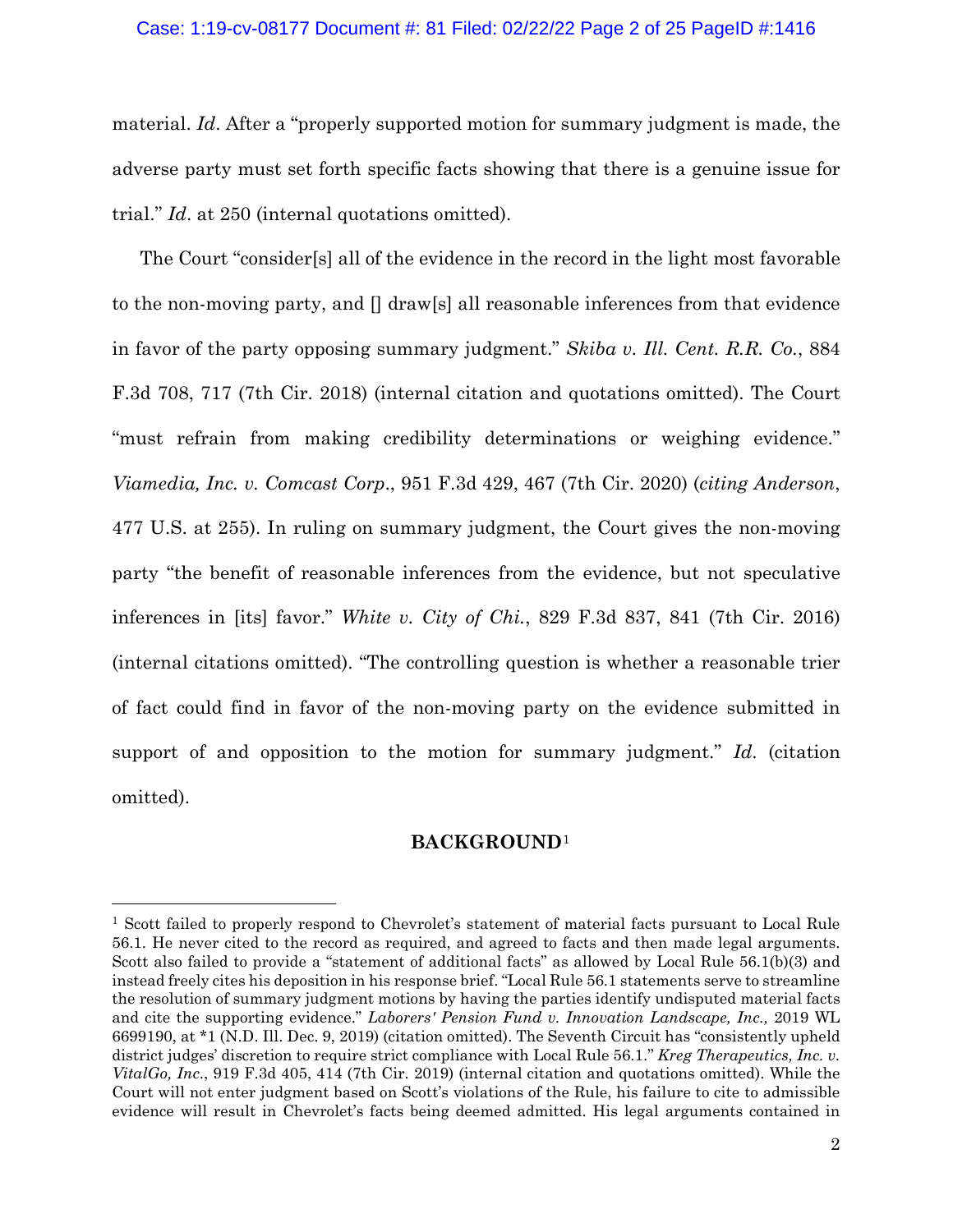#### Case: 1:19-cv-08177 Document #: 81 Filed: 02/22/22 Page 3 of 25 PageID #:1417

Ronnie Scott (Scott) is an African American male who worked at Homewood Chevrolet (Chevrolet) in sales and leasing from July 2015 until January 26, 2019. Dkt. 79 ¶ 5.[2](#page-2-0) He is a practicing Hebrew Israelite. Steve Phillipos is the owner and President of Homewood Chevrolet, and Robert Cuban is the General Manager. *Id.* at  $\P$  3.

Scott alleges that during his employment he faced race discrimination when Chevrolet (1) reported him to the police, had him arrested and suspended him, (2) denied him commissions twice and delayed a commission payment once, (3) required him to execute a Named Driver Exclusion for insurance purposes, and (4) denied him access to a customer database, AutoAlert. Scott also asserts he faced racial harassment, discrimination based on his religion, and retaliation for refusing to support Chevrolet against a race discrimination claim. The undisputed facts surrounding these incidents follow.

## **A. Race discrimination**

## *1. Scott's arrest and suspension*

On January 25, 2019, Chevrolet called the Homewood Police because Chevrolet believed that Scott processed a financial transaction with fraudulent proof of residence documents. Dkt. 79 ¶ 17. Scott was questioned by the police, handcuffed

response to the SOF will be disregarded and his failure to establish disputed facts will be addressed as warranted.

<span id="page-2-0"></span><sup>2</sup> When Scott responded to Chevrolet's statement of facts, he failed to "set forth the text of the asserted fact" as required by the LR 56.1(e)(1). Dkt. 72. Chevrolet therefore, provided the Court with a "Reply Statement" setting forth Chevrolet's original statements of fact, Scott's responses and Chevrolet's objections. Dkt. 79. The Court will refer to this document in the background section.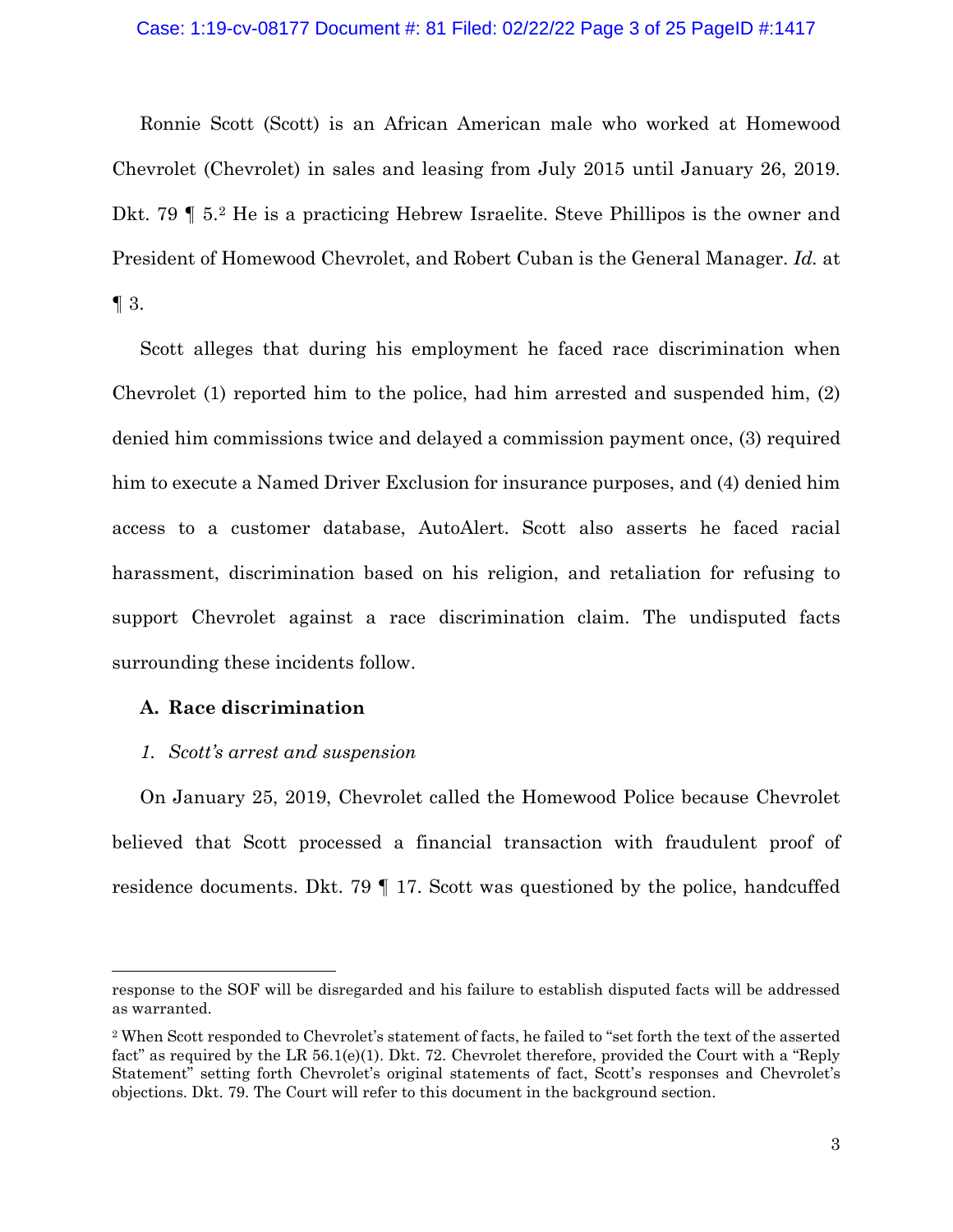#### Case: 1:19-cv-08177 Document #: 81 Filed: 02/22/22 Page 4 of 25 PageID #:1418

and placed under arrest in view of the showroom floor, in front of co-workers and customers.[3](#page-3-0) *Id.* at *¶* 19. At that time, Scott was suspended. *Id.* at *¶* 20. It is not disputed that previously, on or about March 22, 2018, Chevrolet called the Homewood Police regarding a white employee accused of theft from the dealership. *Id.* at *¶* 13. That employee was also terminated after her arrest. *Id.* at *¶* 14. Also, on or about May 1, 2018, Chevrolet called the Homewood Police regarding a Greek employee accused of theft; that employee was also arrested and then fired. *Id.* at *¶*¶ 15-16.

### *2. Commissions*

Scott testified that Chevrolet denied him three separate commissions due to his race. *Id.* at *¶* 12(b). Scott agrees that Chevrolet has a Pay Plan that details the compensation for all salespersons including commissions on a vehicle sale, the unit bonus plan, and the salesperson of the month bonus. *Id.* at *¶* 22. Commissions are only paid on completed deals after all paperwork is completed, money is received, and financing is approved. *Id.* at *¶* 23. If Chevrolet is required to repurchase a contract on a leased vehicle, the salesperson does not receive commission. The General Manager, Robert Cuban, met with each salesperson to discuss commissions to make sure calculations were accurate. *Id.* 

In January of 2019, Scott claims he sold a Chevrolet Blazer. *Id.* at *¶* 26. Chevrolet states this transaction was for a Lease. *Id.* It is undisputed that on January 25, 2019, Mr. Cuban received a call from GM Financial requiring Chevrolet to repurchase the Lease because the agreement was processed with fraudulent proof of residence

<span id="page-3-0"></span><sup>3</sup> Scott filed a cause of action against Homewood Police based on this incident. Dkt. 66-21.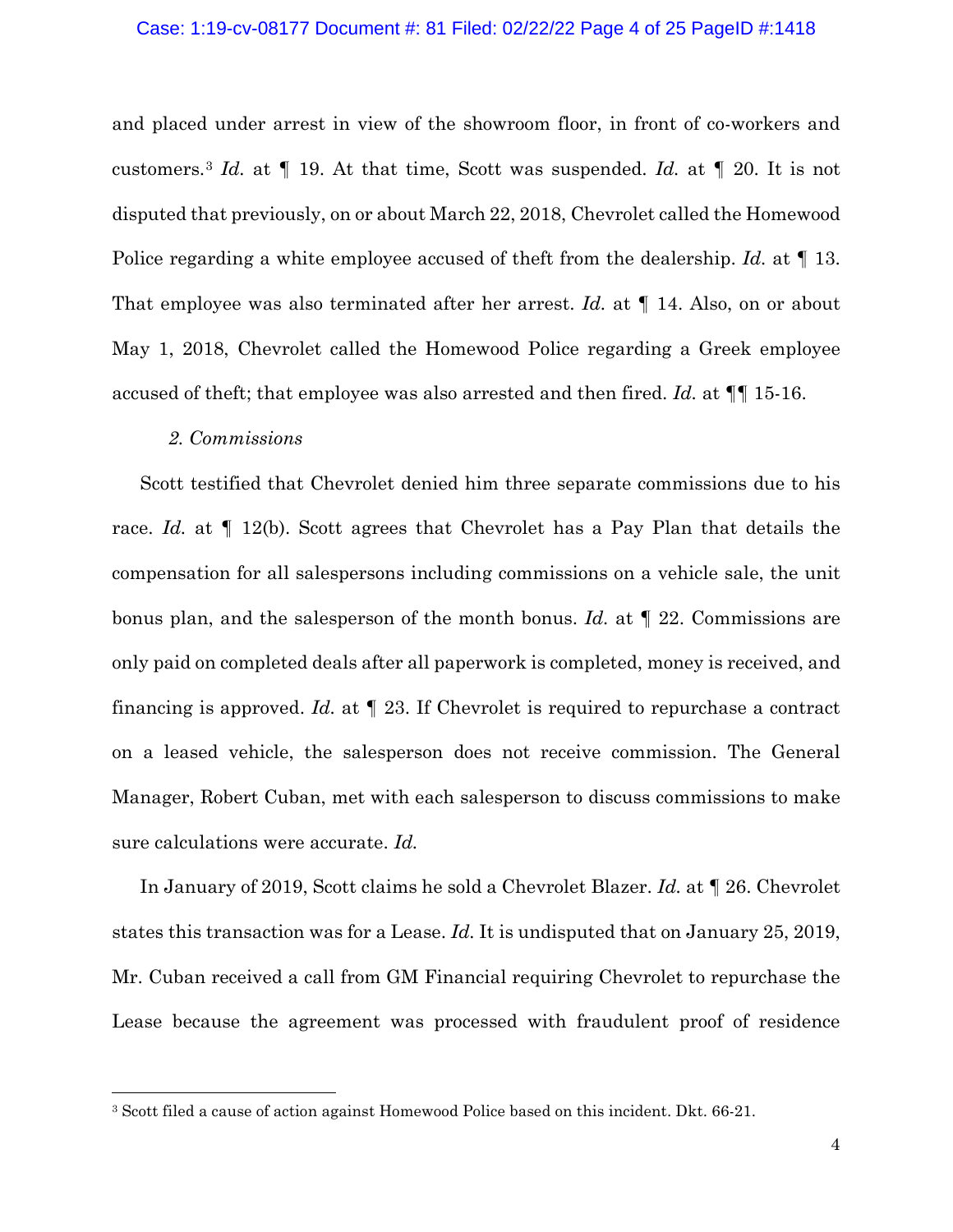#### Case: 1:19-cv-08177 Document #: 81 Filed: 02/22/22 Page 5 of 25 PageID #:1419

documents. *Id.* at *¶* 28.[4](#page-4-0) Scott does not dispute that Chevrolet repurchased the Lease and returned the down payment to the customers. *Id.* at *¶* 31. Scott claims he was denied the commission because of his race. *Id.* at *¶* 12(b).

In another transaction Scott sold a vehicle to S.T. *Id. at ¶* 32. Chevrolet claims the vehicle was a "secondary deal" meaning the customer had limited credit, so the lender required more documentation. Chevrolet states that Scott received commission on the deal after it was completed. *Id.* at *¶* 33. Scott agrees that the transaction was a "secondary deal" and does not dispute that he received his commission.[5](#page-4-1) *Id.*

Finally, Scott claims that he sold a certified used Camaro to a customer, T.B., who later complained that the tires were bald. Chevrolet replaced the tires and "backcharged" Scott approximately \$200 as opposed to the manager of used cars, Tim Marozas. Dkt. 71 at 6.[6](#page-4-2)

*3. Named Driver Exclusion* 

<span id="page-4-0"></span><sup>4</sup> This is the vehicle that led to Scott's arrest and there are facts in dispute regarding this transaction that the Court does not consider material. First, Scott claims he sold the vehicle as opposed to negotiating a Lease. But Scott agrees that GM Financial required that the Lease be rescinded because of fraudulent documentation. Dkt. 79 ¶ 30. Next, Chevrolet asserts in the statement of facts that the customers told the General Manager, Robert Cuban, that Scott created the fraudulent document. *Id.* According to Cuban's declaration, he did not talk to Scott or the customers but allowed the police to investigate. Dkt. 66-9, Cuban Decl. ¶ 22. The police spoke to Scott and the customers, and arrested Scott. Without citing any evidence, not his deposition or his affidavit, Scott denies creating fraudulent documents. Dkt. 79 ¶ 30 (Response). The Court disregards this denial as it is improper argument and does not contain a citation to the record.

<span id="page-4-1"></span><sup>5</sup> Scott asserts that Ed Schutz, the finance director, delayed his commission by manipulating the paperwork. While the length of the delay is not clear from the record, Scott's support for his assertion that Schutz deliberately delayed paperwork is hearsay, Dkt. 79 ¶ 33, and the Court disregards it.

<span id="page-4-2"></span><sup>6</sup> Scott cites his own testimony as support for these assertions. Dkt. 71 at 6, citing Dkt. 66-18, Scott Dep. 208:14-23.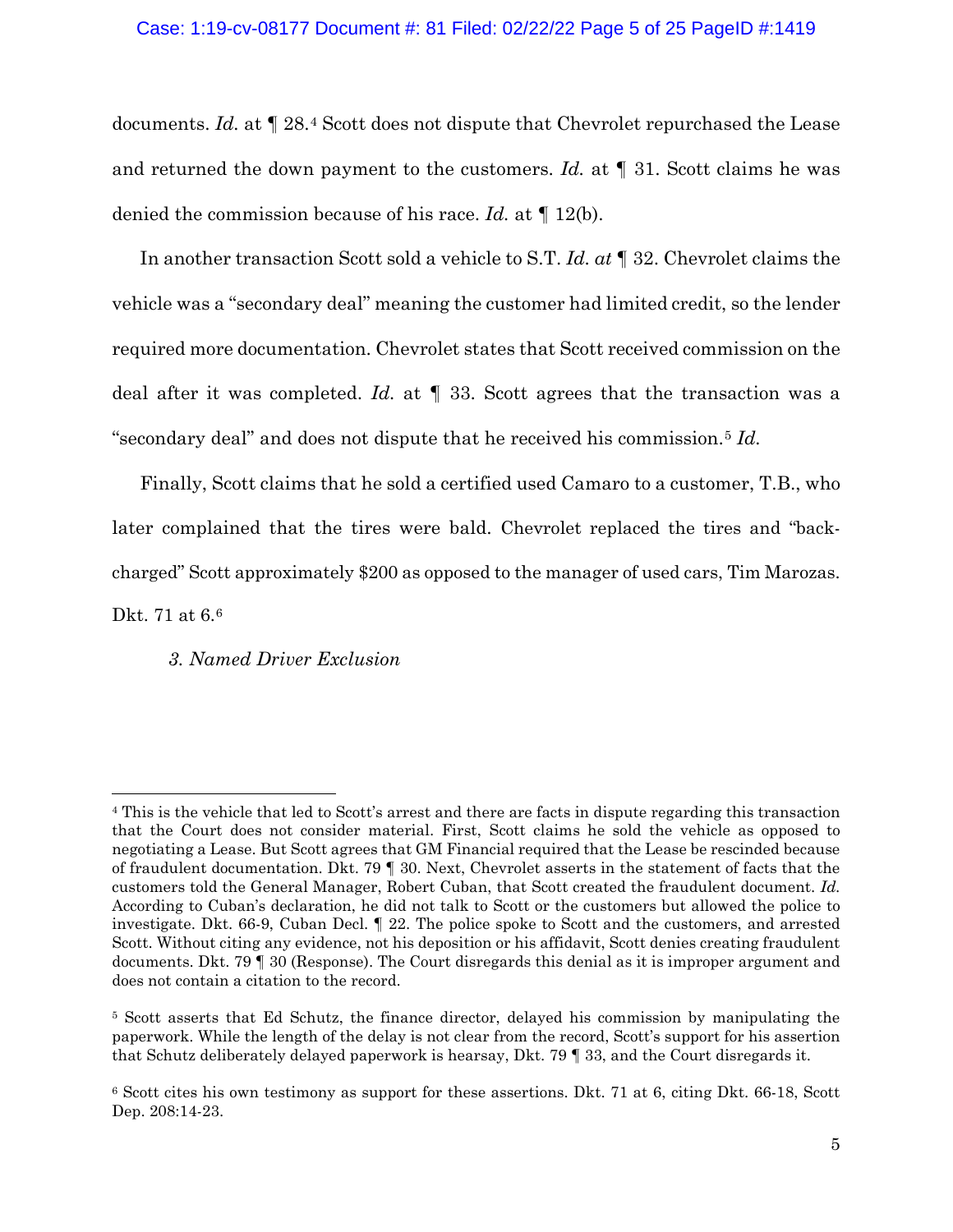# Case: 1:19-cv-08177 Document #: 81 Filed: 02/22/22 Page 6 of 25 PageID #:1420

Scott was required to sign a "named driver exclusion." He does not contest that Chevrolet's insurance policy provides: "Employees who drive Dealership or customer vehicles are covered by a standard liability insurance policy. The insurance coverage requires that employees maintain a good driving record." Dkt. 79 at ¶ 44. The underwriter reviews the motor vehicle records (MVRs) for Chevrolet's employees. Employees "with questionable or unacceptable" records are excluded from the policy and are required to sign an "Acceptance of Named Driver Exclusion." *Id.* at ¶¶ 44–6.

On October 2, 2018, the insurance company informed Chevrolet its policy would not be renewed until four (4) employees, including Scott, signed exclusions. *Id.* at *¶* 47. It is undisputed that the employees required to sign the exclusion included both Black and white employees.[7](#page-5-0) *Id.* Scott testified he was forced to sign the form because of his race. *Id.* at *¶* 12(f).

### *4. AutoAlert*

Chevrolet has access to AutoAlert, a "paid data-mining service, containing information about service customers and customers who previously purchased or leased vehicles from the Dealership. It could be used as an additional source of leads by salespersons." Dkt. 79 ¶ 37. Only salespersons with a track record of making sales calls received access to leads through AutoAlert, regardless of how many cars they

<span id="page-5-0"></span><sup>7</sup> Scott disputes that his driving record should prohibit him from receiving coverage. Dkt. 79 ¶ 47-8. He relies on hearsay—his conversation with his personal insurance agent—to assert that there was no basis to deny him coverage. *Id.* Chevrolet responds that Scott admitted at deposition that his license was previously suspended. Dkt. 79  $\parallel$  47, (Reply [Plaintiff's response to  $\parallel$  47] ignores his prior "testimony that he had a suspension on his driving record from the State of Illinois [Scott Dep. 188:9- 11]."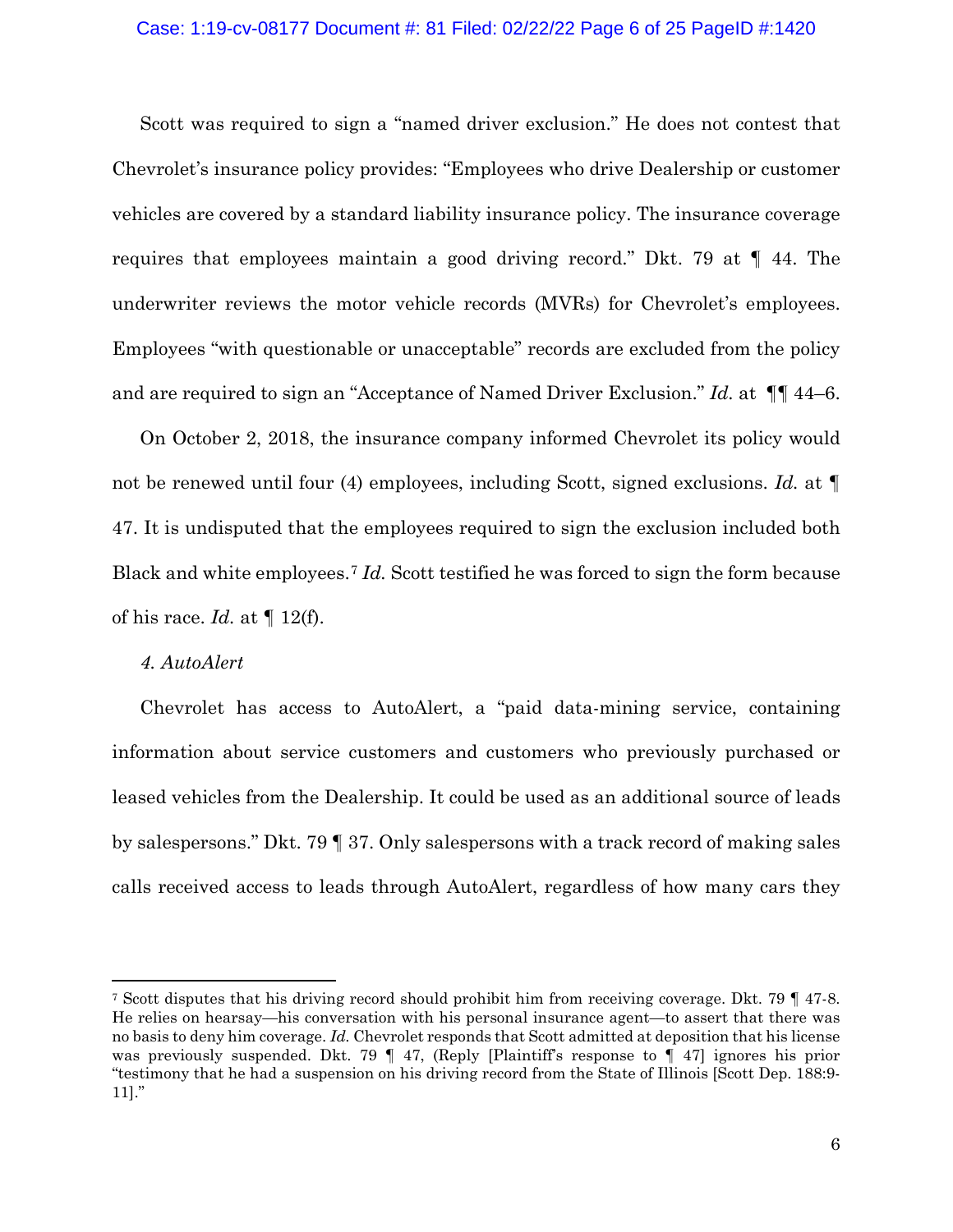sold. *Id.* at *¶* 38.[8](#page-6-0) Chevrolet provided and denied access to Black and white employees —depending on whether they made the necessary volume of solicitation telephone calls. Dkt. 79 ¶ 39-40. Scott asserts he was denied access because of his race.

## *5. Racial harassment*

Scott testified that co-workers used the n-word at Chevrolet. Dkt. 79  $\P$  55-8. It is undisputed that in one instance Scott told a co-worker to stop using the n-word and the co-worker did stop. *Id.* Scott complained to Robert Cuban about another co-worker using the n-word on two occasions and no one was reprimanded. *Id.*

Scott testified about a physical altercation that arose when an employee, Billy Khatib, called Reginald Knight the n-word. Scott notified Mr. Phillipos about the racial slur. *Id.* at *¶* 60. This was the only time Scott complained to Mr. Phillipos. It is undisputed Billy Khatib was terminated. *Id.* at ¶ 59. Scott contends that Billy Khatib was terminated because he was in a physical altercation with another employee on the showroom floor, not because he used the n-word. *Id.* at *¶* 59.

It is not disputed that Chevrolet had a policy for handling employee complaints. *Id.* at *¶* 8. If a supervisor is involved or an employee is uncomfortable reporting to a supervisor, a complaint could be made to the Comptroller, Gina Morin or to the President, Steve Phillipos. *Id.* This policy was also outlined in an employee handbook that everyone received, including Scott. *Id.* at *¶* 7. Scott also attended a mandatory meeting regarding harassment at Chevrolet on June 5, 2018. *Id.* at *¶* 11. Scott never

<span id="page-6-0"></span><sup>&</sup>lt;sup>8</sup> This fact is deemed admitted. Scott admits it but then contends, without evidentiary support, he made more than enough phone calls to qualify. Dkt. 79 ¶ 38.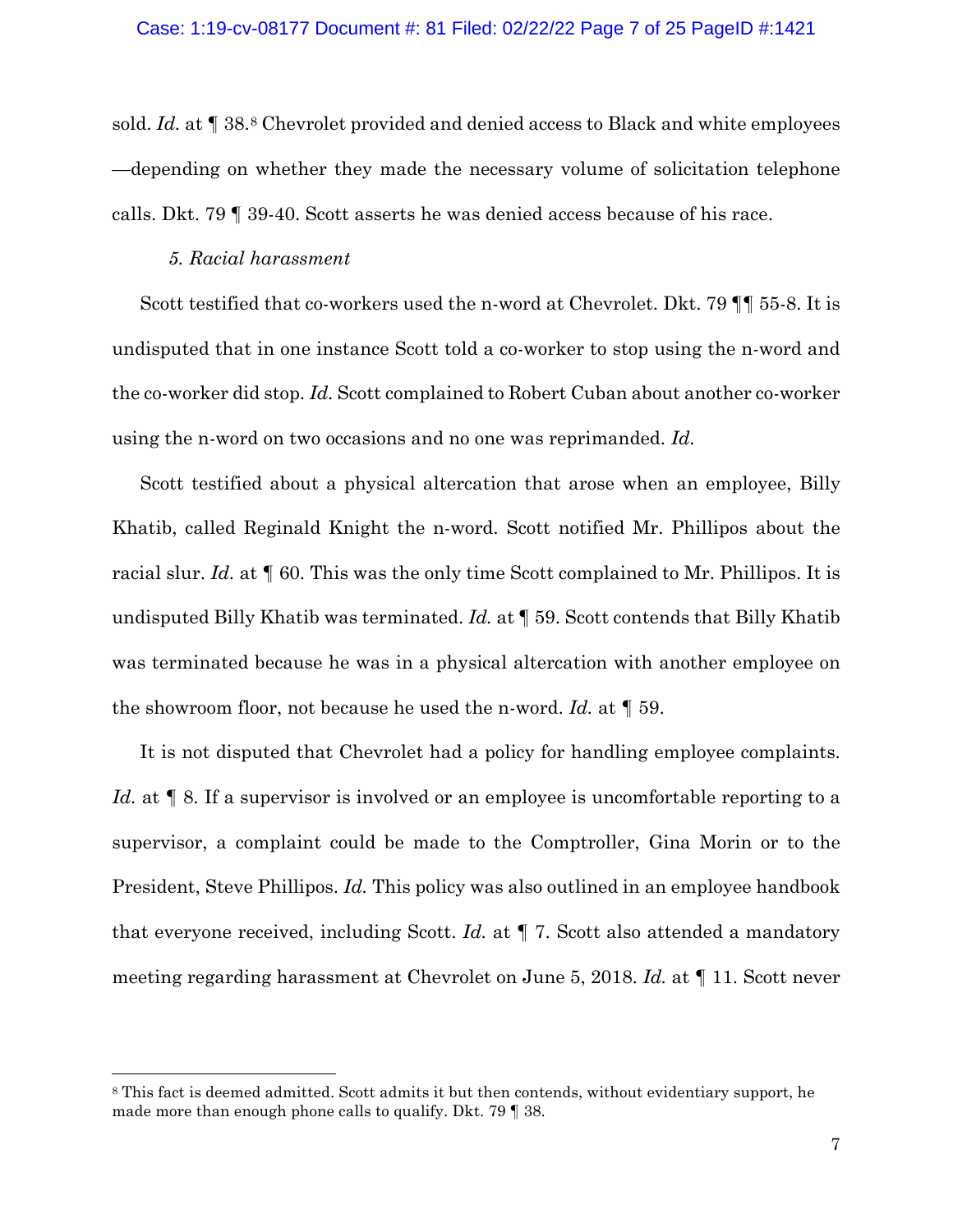#### Case: 1:19-cv-08177 Document #: 81 Filed: 02/22/22 Page 8 of 25 PageID #:1422

notified the Comptroller about harassment, including the use of the n-word at Chevrolet. Dkt. 66 ¶ 61.

Although not properly submitted in response to Chevrolet's uncontested facts, Scott testified that racial slurs were used at the dealership "plenty of times." Dkt. 71 at 15; Dkt. 66-18 ("Scott Dep.") 269:1-3. He recalled a situation in 2017 or 2018 where Ed Schutz, Finance Manager, was in his office and a cashier named Trisha was present and Schutz used the n-word in referring to Scott: calling him " $F'g - F'g$  N word." Scott Dep. 270-75. Although he does not offer specifics, Scott testified that his complaints oftentimes went ignored or faced hostile supervisors. Scott Dep. 278:22- 24.

## **B. Religious Discrimination**

Scott wore an amethyst necklace as part of his religious practice. Dkt. 79 | 63. Scott testified that Chevrolet attached a "letter" to all employees' paychecks prohibiting the wearing of religious jewelry. *Id.* at ¶ 64. He says that the letter stated that "gaudy religious jewelry" was banned in the workplace. *Id.* at ¶ 67.

Chevrolet denies having a policy regarding, limiting, or prohibiting the wearing of religious jewelry. *Id.* at ¶ 70. The parties agree that Ms. Morin was responsible for providing dress code updates by attaching notices to employees' paychecks, *Id.* at ¶65, and she swears she never directed any such notice to be disseminated. *Id.* at ¶¶ 66–7. Furthermore, three fellow employees testified that they did not receive a notice from Chevrolet prohibiting the wearing of religious jewelry.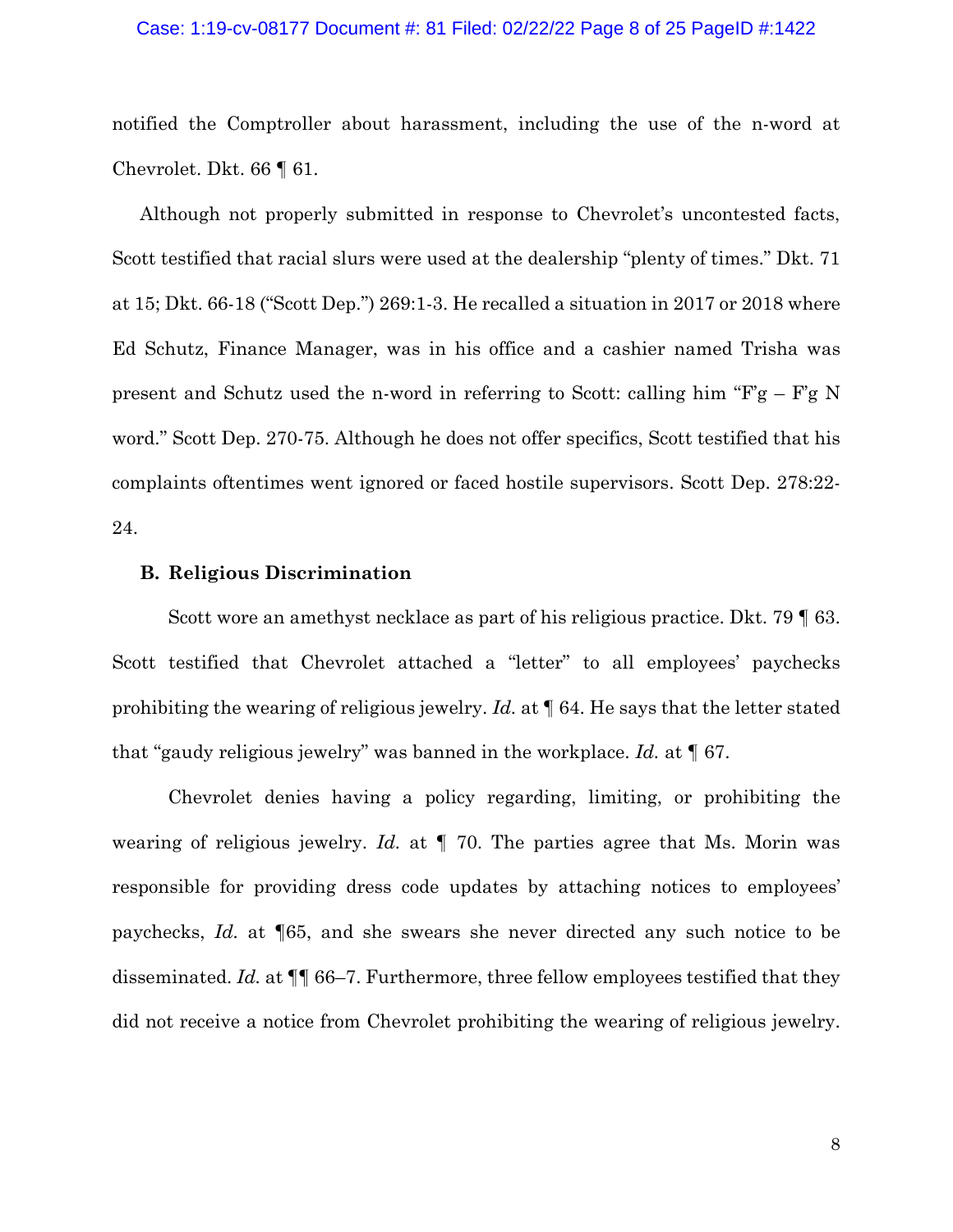*Id.* at  $\llbracket 68$ . Finally, no document indicating the prohibition of religious jewelry was produced during discovery. *Id.* at ¶ 69.

Scott testified that Schutz said, "I didn't know they let faggots in Hebrew, be Hebrew" and said that Scott wasn't "a Hebrew." *Id.* at ¶ 71. When he complained to his supervisors, no action was taken. *Id.* at  $\P$  72. Scott agrees he did not complain to Ms. Morin or Mr. Phillipos about religious discrimination. *Id.* at ¶ 73-4.

### **C. Retaliation**

Scott's retaliation claim involves a race discrimination claim by a co-worker, Reginald Knight. Scott states he refused to sign a statement in favor of Chevrolet in defense of a lawsuit brought by Reginald Knight. Dkt. 79 ¶ 75. The parties agree that Chevrolet never received any EEOC charges, complaints, lawsuits, or any claims by Reginald Knight. *Id.* at ¶ 76. No complaint, EEOC charge or other evidence of a lawsuit by Reginald Knight has been produced. *Id.* at ¶ 77. Scott did refuse to write a personal statement regarding the altercation between Reginald Knight and a coworker during Chevrolet's internal investigation of that altercation stating, "No, I done told you before. I'm not –I'm not signing nothing. I'm not giving a statement. I'm not doing it." *Id.* at ¶ 78.

### **ANALYSIS**

On August 20, 2019, Scott filed a Charge of Discrimination with the Equal Employment Opportunity Commission (EEOC). He received a right to sue letter on November 21, 2019. Dkt. 1 at 11. He filed this lawsuit on December 13, 2019. Dkt. 1.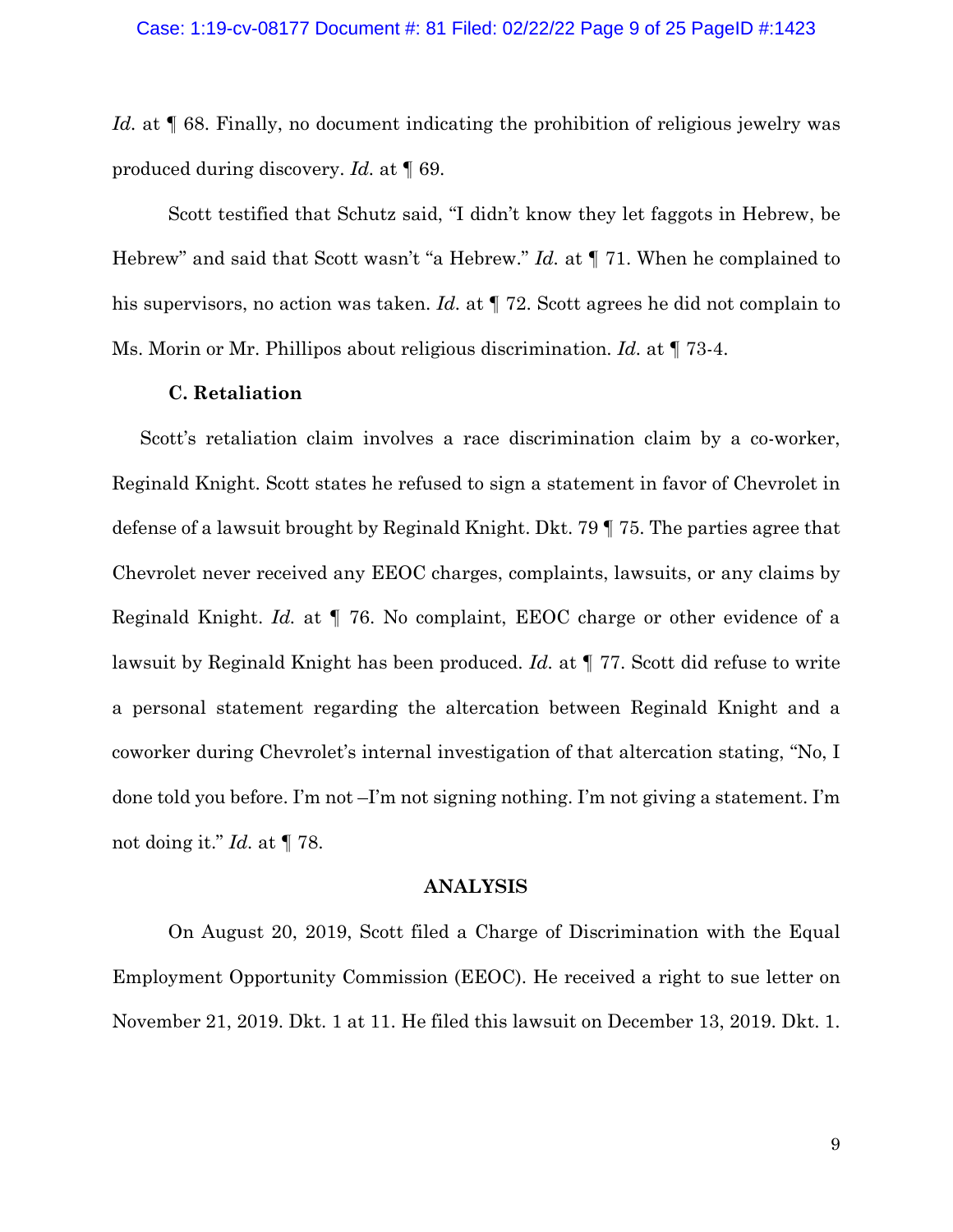In his complaint, Scott brings claims against Chevrolet Homewood for race discrimination in violation of Title VII of the Civil Rights Act of 1964, retaliation for exercising his rights under Title VII, and for religious discrimination under Title VII. Chevrolet moved for summary judgement on all claims.

### **I. Race Discrimination**

Under Title VII, it is an unlawful employment practice for an employer "to discriminate against any individual with respect to his compensation, terms, conditions, or privileges of employment, because of such individual's race, color, religion, sex, or national origin." 42 U.S.C.  $\S$  2000e–2(a)(1). Scott alleges race discrimination claims as well as a hostile working environment claim under Title VII.

The parties have both proceeded under the familiar burden-shifting framework set out in *McDonnell Douglas Corp. v. Green,* 411 U.S. 792, 93 S. Ct. 1817, 36 (1973). This approach requires the plaintiff to make a *prima facie* case of discrimination, and if he does so, the burden shifts to the employer to offer a nondiscriminatory reason for the adverse employment action. If the employer does so, the burden then shifts back to the plaintiff to show that the employer's stated reason as a pretext.

To establish a prima facie case Scott must show that: "(1) he belongs to a protected class; (2) he met his employer's legitimate expectations; (3) he suffered an adverse employment action; and (4) another similarly situated employee outside of his protected class received better treatment from his employer." *Igasaki v. Illinois Dep't of Fin. & Pro. Regul*., 988 F.3d 948, 957 (7th Cir. 2021). The parties agree that Scott is a member of a protected class, and Chevrolet does not challenge whether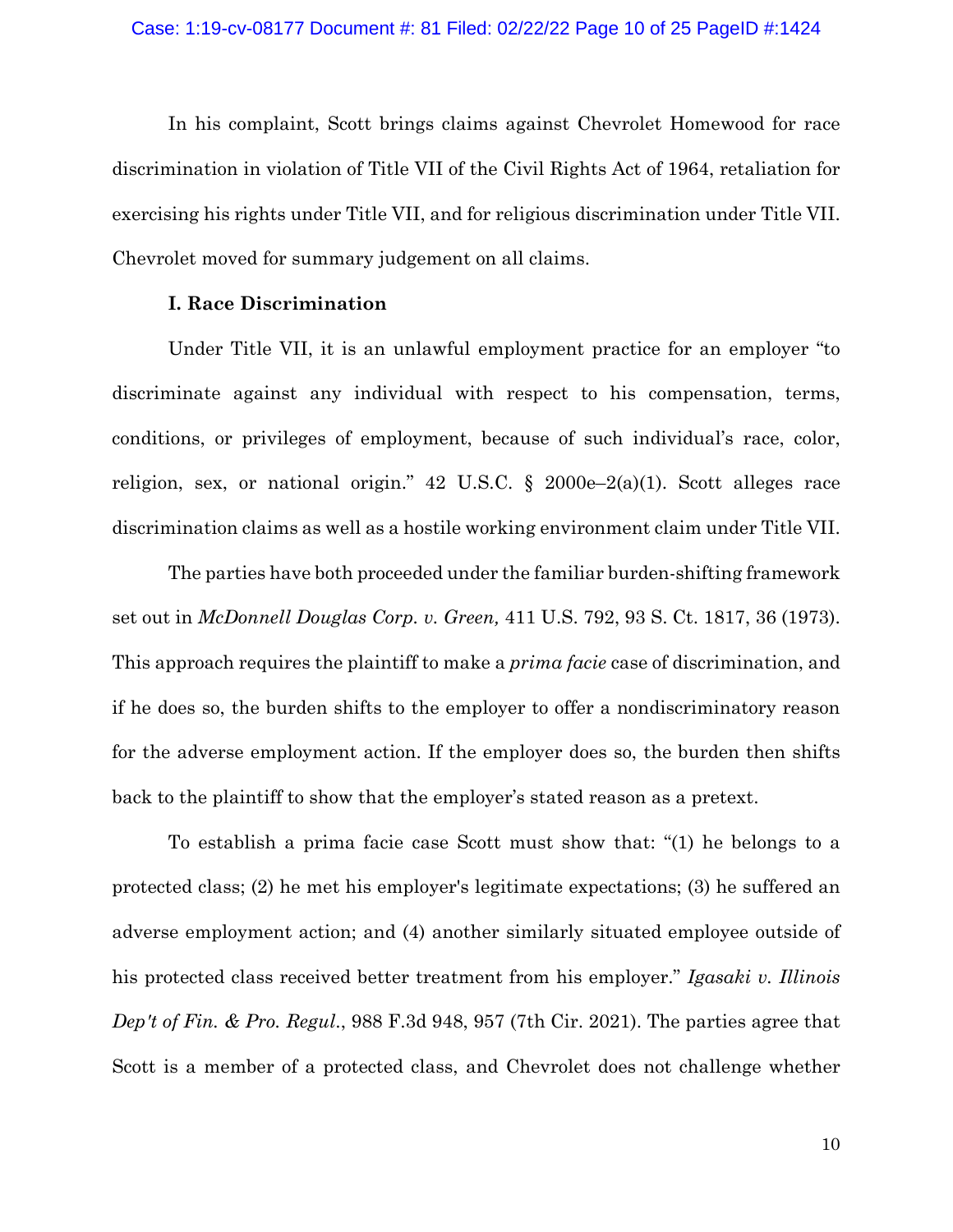#### Case: 1:19-cv-08177 Document #: 81 Filed: 02/22/22 Page 11 of 25 PageID #:1425

Scott has experienced adverse employment actions. Chevrolet asserts Scott has failed to provide evidence that he was treated less favorably than a similarly-situated employee outside of his protected class. Dkt. 65 at 2. Scott asserts that he has established that the adverse actions he suffered were not levied against similarly situated non-Black employees. Dkt. 71 at 5. "Although they need not be identically positioned, 'similarly situated employees must be directly comparable to the plaintiff in all material respects.'" *Igasaki,* 988 F.3d at 948 (quoting *Patterson v. Indiana Newspapers, Inc.*, 589 F.3d 357, 365–66 (7th Cir. 2009). Further "[t]he burden for showing he was not treated similarly is on the plaintiff." *Id.*

Scott relies on the following several adverse actions: (1) reporting him to the Homewood police and then suspending him; (2) less favorable treatment in commission payments; (3) requiring him to sign a Named Driver Exclusion; and (4) denying him access to AutoAlert.[9](#page-10-0) As discussed below, Scott has failed to present sufficient evidence concerning a similarly situated employee to establish a prima facie case as to each of these allegations. By failing to do so, Scott fails the *McDonnell Douglas* standard.

In *Ortiz v. Werner Enters., Inc.,* 834 F.3d 760, 765 (7th Cir. 2016), the Seventh Circuit held that when considering summary judgment motions for discrimination claims "courts must consider the evidence as a whole" to determine whether "a

<span id="page-10-0"></span><sup>9</sup> Scott's complaint also alleged he was denied bonus payments for social media posts and required to work "days off" in a discriminatory manner. Dkt. 1  $\P$  20-21. Scott failed to respond to Chevrolet's summary judgment arguments regarding these claims. Dkt. 71. Any claim based on these assertions is therefore waived. *Shipley v. Chicago Bd. of Election Commissioners,* 947 F.3d 1056, 1063 (7th Cir. 2020) ("Arguments that are underdeveloped, cursory, and lack supporting authority are waived.").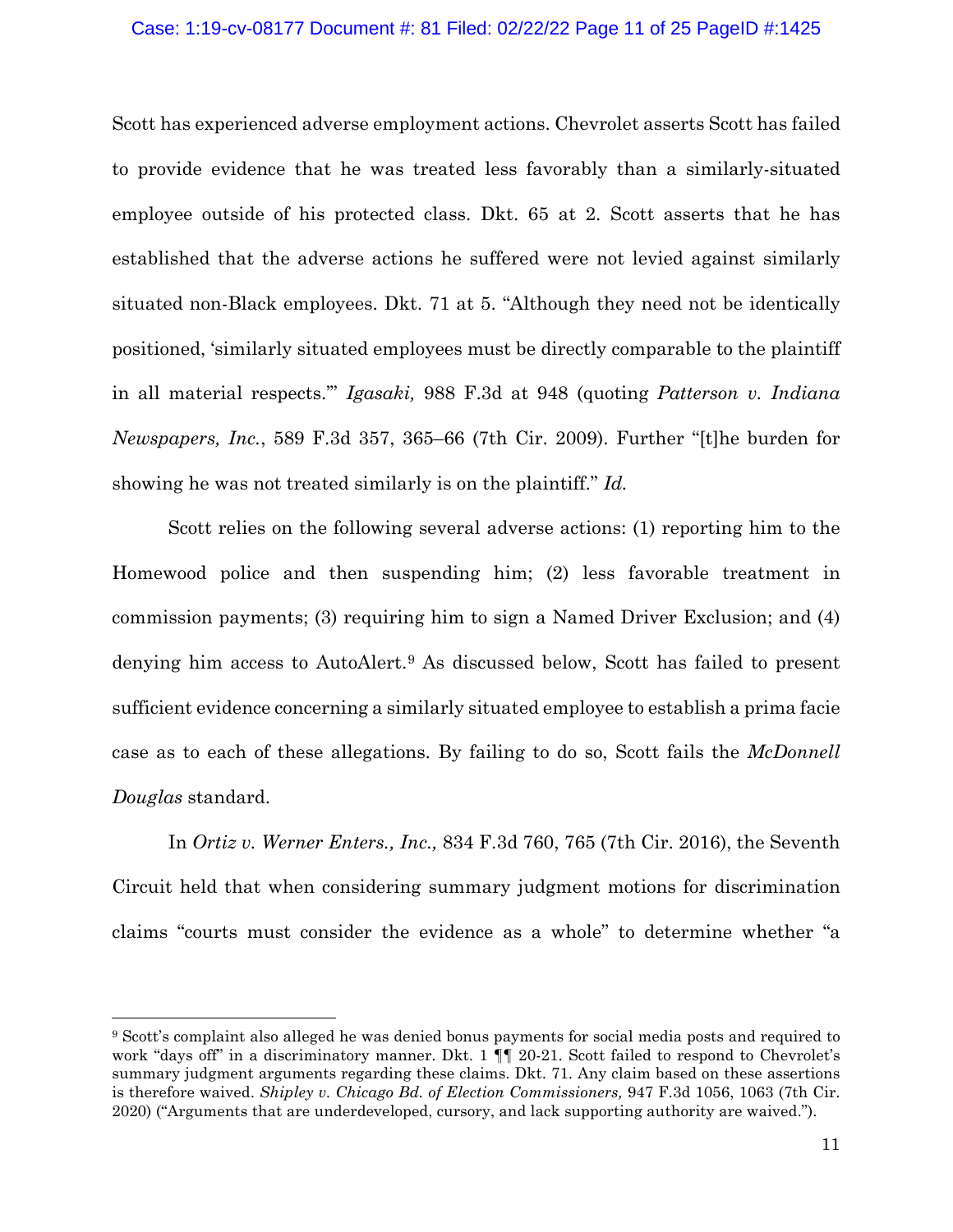#### Case: 1:19-cv-08177 Document #: 81 Filed: 02/22/22 Page 12 of 25 PageID #:1426

plaintiff presents evidence that permits a reasonable factfinder to conclude that the employer took an adverse action against the employee because of the employee's race or national origin." *de Lima Silva v. Dep't of Corr.*, 917 F.3d 546, 559 (7th Cir. 2019). This Court finds that Scott's claims similarly fail under this standard. Considering the evidence as a whole, Scott has presented no evidence that his race caused the actions alleged, including his suspension and termination.

As to Scott's claim that Chevrolet called the police and, after his arrest, suspended and terminated him, Chevrolet did call the police after it learned that fraudulent information was submitted in a leasing agreement negotiated by Scott. The question is whether Chevrolet treated Scott in the same manner as other employees. Chevrolet presents undisputed evidence that it called the police on two former employees, both based on its belief that the employee participated in fraudulent activity or stole from the dealership. Dkt. 79 ¶¶ 13-16. One of those employees was white, the other was Greek. Scott argues that the manner in which Chevrolet and the police department conducted their investigation was more severe and only occurred that way because he is Black. Dkt. 71 at 9. Scott was questioned in a glass office in view of the entire dealership, he was handcuffed and escorted out of the dealership in front of customers. *Id.* Scott argues, but presents no evidence, that his treatment was more severe than the other employees who were arrested. Assuming it was more severe, this treatment was at the hands of the Homewood Police, not Chevrolet. In fact, Scott has brought litigation against Homewood Police for this treatment. Scott does not argue that the Homewood Police Department was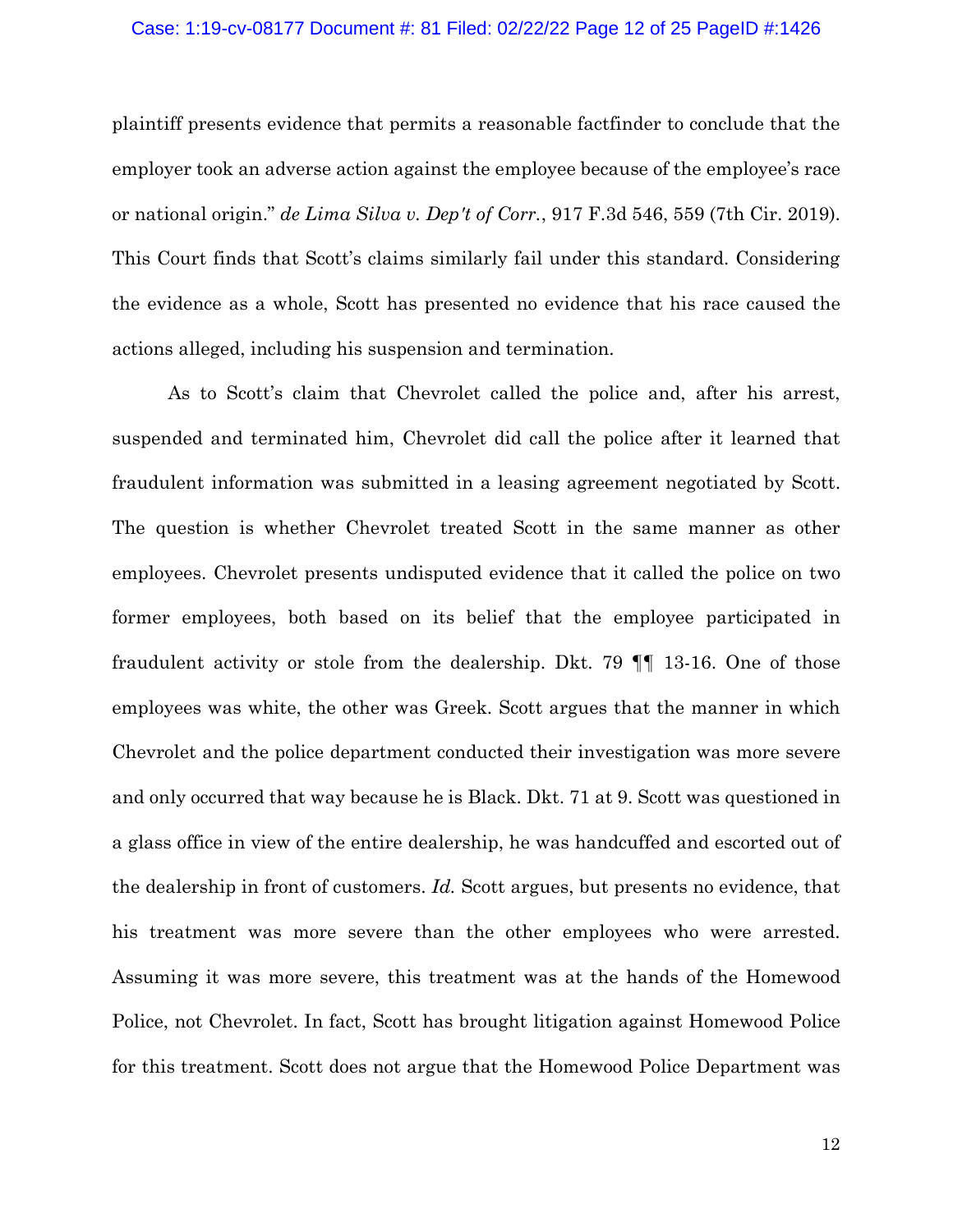#### Case: 1:19-cv-08177 Document #: 81 Filed: 02/22/22 Page 13 of 25 PageID #:1427

acting under the direction of Chevrolet. Rather, it is undisputed that Chevrolet suspended and terminated a white and a Greek employee following arrest for alleged on the job criminal activity. Scott has failed to present a *prima facie* case in this regard.

Scott alleges discrimination based on unfair commissions on three different occasions. Dkt. 71 at 5. It is undisputed that Scott was subject to the dealership Pay Plan which outlined when salespeople earn commission. Scott relies on the instance that resulted in his arrest. But Scott does not dispute that he did not earn commission on that truck because Chevrolet was required to buyback the Lease. In another instance, Scott alleges that one of his commissions was delayed involving customer, T.S. While Scott provides no evidence outside of his deposition that the commission was delayed, it is uncontested that he received the commission. Moreover, Scott presents no evidence that other employees were treated better.

Similarly, Scott testified that he sold a used car and when the customer complained about the tires and his commission was therefore charged back to him. Scott has not presented any evidence that Chevrolet treated other non-Black employees differently when it came to commissions. Rather, Chevrolet presents undisputed evidence that it has a Pay Plan in place governing commissions. Scott does not dispute this fact. Therefore, Scott fails to establish a *prima facie* case regarding discriminatory commissions.

Scott next asserts he was denied access to AutoAlert, a program that would have allowed him to increase his sales by having access to a large database. Dkt. 71

13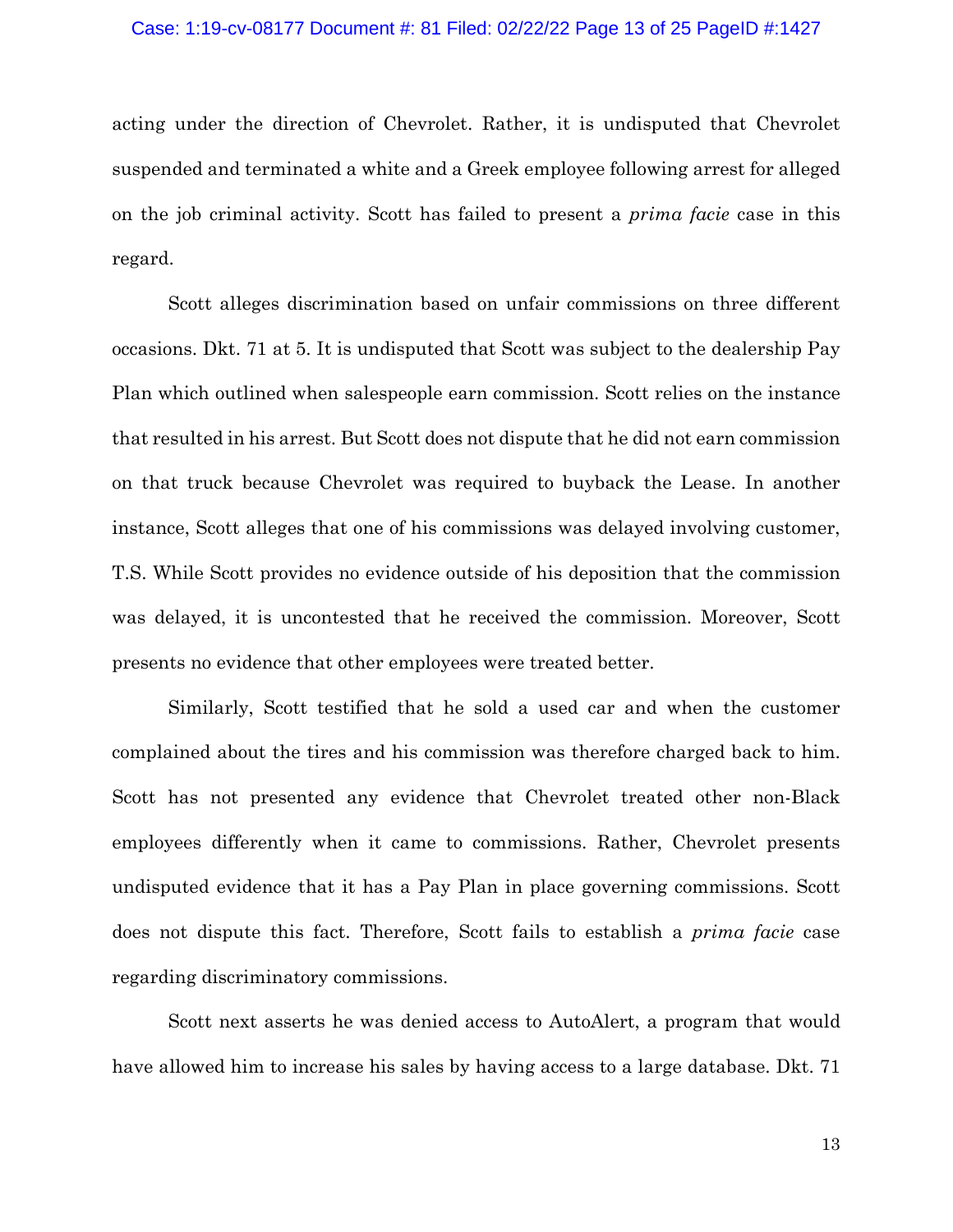at 5. He asserts that Chevrolet's decision to "ignore [his] sales abilities and unique expertise in selling Corvettes and Camaros in order to extend AutoAlert access to … a white salesman with far less experience, reasonably creates an inference of racial discrimination." Dkt. 71 at 7-8. Scott alleges that Mike Albright,<sup>[10](#page-13-0)</sup> a white salesman with less seniority, had access to the program. *Id.* at 7.

Chevrolet argues that Albright and Scott are not similarly situated because, unlike Scott, Albright made the necessary number of calls to qualify for access to AutoAlert. Rather than sales, Chevrolet determines access to AutoAlert by the number of calls made by each salesperson. Further, Chevrolet points to three Black employees who had access to AutoAlert based on their calling records. Chevrolet also points to two white employees and a Moroccan employee that were denied access because they failed to make the required number of calls. In response, Scott argues, without evidence, that access is not based on the number of calls made. However, Scott does not dispute the fact that "[o]nly salespersons with a proven track record of *making sales calls* received access to leads through AutoAlert, regardless of how many cars they sold." Dkt. 79 ¶ 38 (emphasis added).

In the end, Scott has failed to provide any evidence that Albright and he were similarly situated, i.e., that Albright did not qualify based on the number of calls he made or that he (Scott) did. On the other hand, Chevrolet has produced evidence that other white employees were denied access to AutoAlert and Black employees who

<span id="page-13-0"></span><sup>&</sup>lt;sup>10</sup> Multiple employees, both Black and white, have access to AutoAlert. Dkt. 79  $\parallel$  39. Chevrolet names the employees by initials and identifies Albright as "M.A. (white)." *Id.*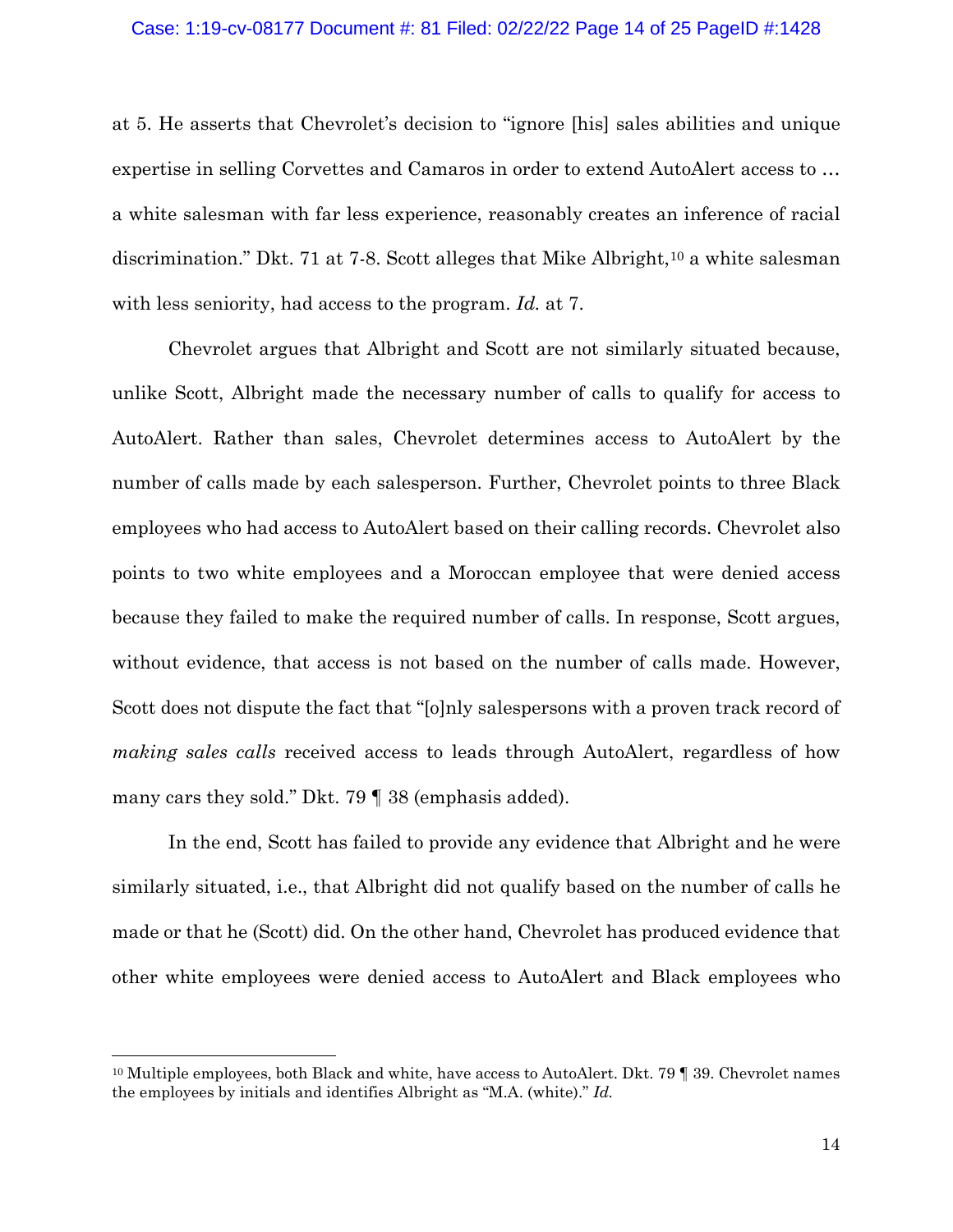#### Case: 1:19-cv-08177 Document #: 81 Filed: 02/22/22 Page 15 of 25 PageID #:1429

made calls were provided access. Scott has failed to present a *prima facie* case of discrimination in this regard.

Finally Scott alleges he was discriminated against when he was forced to sign a Named Driver Exclusion by his employer. Dkt. 71 at 8. Chevrolet's underwriter determines who qualifies to be covered by the insurance. "Employees with 'questionable or unacceptable MVRs' as determined by the underwriter, are excluded from the policy requiring an 'Acceptance of Named Driver Exclusion" to be executed by both the employee and the Dealership." Dkt. 65 at 9 *quoting* Dkt. 79 ¶ 46. Scott agrees that this is the policy. First, Scott responds, relying only on hearsay, that he talked with his personal insurance agent and local DMV to confirm that he has a clean driving record. However, Scott admitted during his deposition that his license had been suspended by the state of Illinois. Further, it is undisputed that white salespeople were also required to sign the exclusion because of their driving record. Scott has again failed to establish a *prima facie* case.<sup>[11](#page-14-0)</sup> In sum, Scott has failed to establish a *prima facie* case that any of the adverse employment actions he alleges were the result of race discrimination under Title VII.

## **II. Hostile Work Environment**

<span id="page-14-0"></span><sup>11</sup> Chevrolet argues it cannot be liable because it was not the decision-maker in identifying who was excluded from the policy. Chevrolet relies on an email from the insurance company refusing to execute the policy until several employees signed exclusion forms. Dkt. 66-15. Scott does not respond to this argument and so waives any response. *Rozumalski v. W.F. Baird & Assocs., Ltd*., 937 F.3d 919, 925 (7th Cir. 2019) ("It is a well-settled rule that a party opposing a summary judgment motion must inform the trial judge of the reasons, legal or factual, why summary judgment should not be entered…We apply waiver even if the issue may have been before the district court in more general terms, still holding a party to its responsibility to make a specific argument.") (cleaned up). The Court need not reach the issue since Scott has failed to present even a *prima facie* case.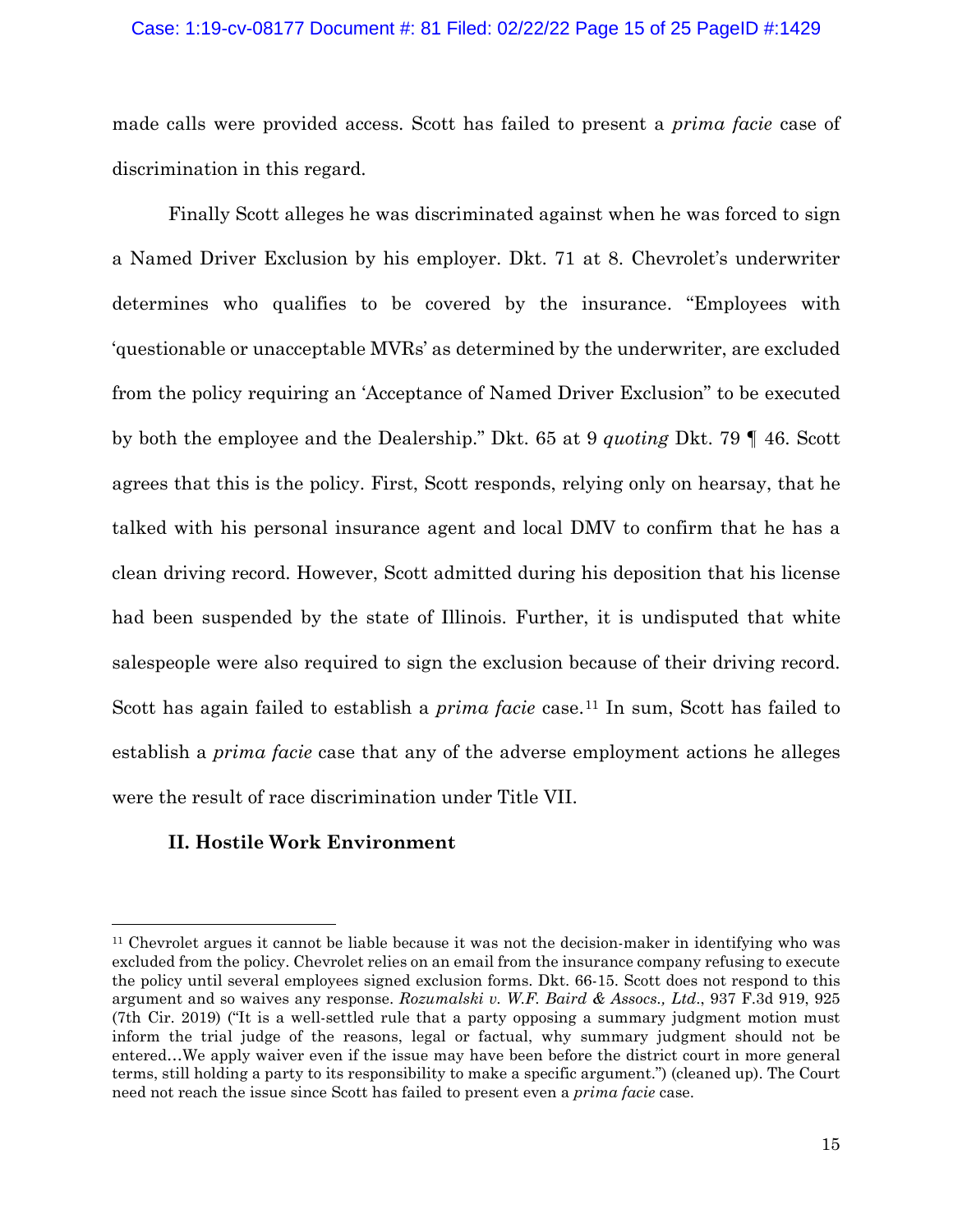#### Case: 1:19-cv-08177 Document #: 81 Filed: 02/22/22 Page 16 of 25 PageID #:1430

Scott claims that he faced race harassment by fellow employees at Chevrolet in the form of racial slurs used by co-workers. Additionally, Scott claims that after making complaints to management about the use of racial slurs, they did not take any action. "When the workplace is permeated with discriminatory intimidation, ridicule, and insult, that is sufficiently severe or pervasive to alter the conditions of the victim's employment and create an abusive working environment, Title VII is violated." *Harris v. Forklift Sys., Inc*., 510 U.S. 17, 21 (1993). "This is a demanding standard; a plaintiff's evidence must go well beyond showing rudeness or incivility…, even if it need not reach the point of 'hellishness.'" *Demkovich v. St. Andrew the Apostle Par., Calumet City*, 973 F.3d 718, 728 (7th Cir. 2020) (citations omitted).

To prove that an employment environment was actionably hostile, a plaintiff must show that "(1) he was subject to unwelcome harassment; (2) the harassment was based on race (or another protected category); (3) the harassment was severe or pervasive to a degree that altered the conditions of employment and created a hostile or abusive work environment; and (4) there is a basis for employer liability." *Robinson v. Perales*, 894 F.3d 818, 828 (7th Cir. 2018) (citations omitted). Relevant to this inquiry are "the severity of the alleged conduct, its frequency, whether it [wa]s physically threatening or humiliating (or merely offensive), and whether it unreasonably interfere[d] with the employee's work performance." *Id.*; *see also Lambert v. Peri Formworks Sys., Inc.*, 723 F.3d 863, 868 (7th Cir. 2013) (reversing summary judgement on supervisor harassment claim after considering: (1) the frequency of the discriminatory conduct; (2) how offensive a reasonable person would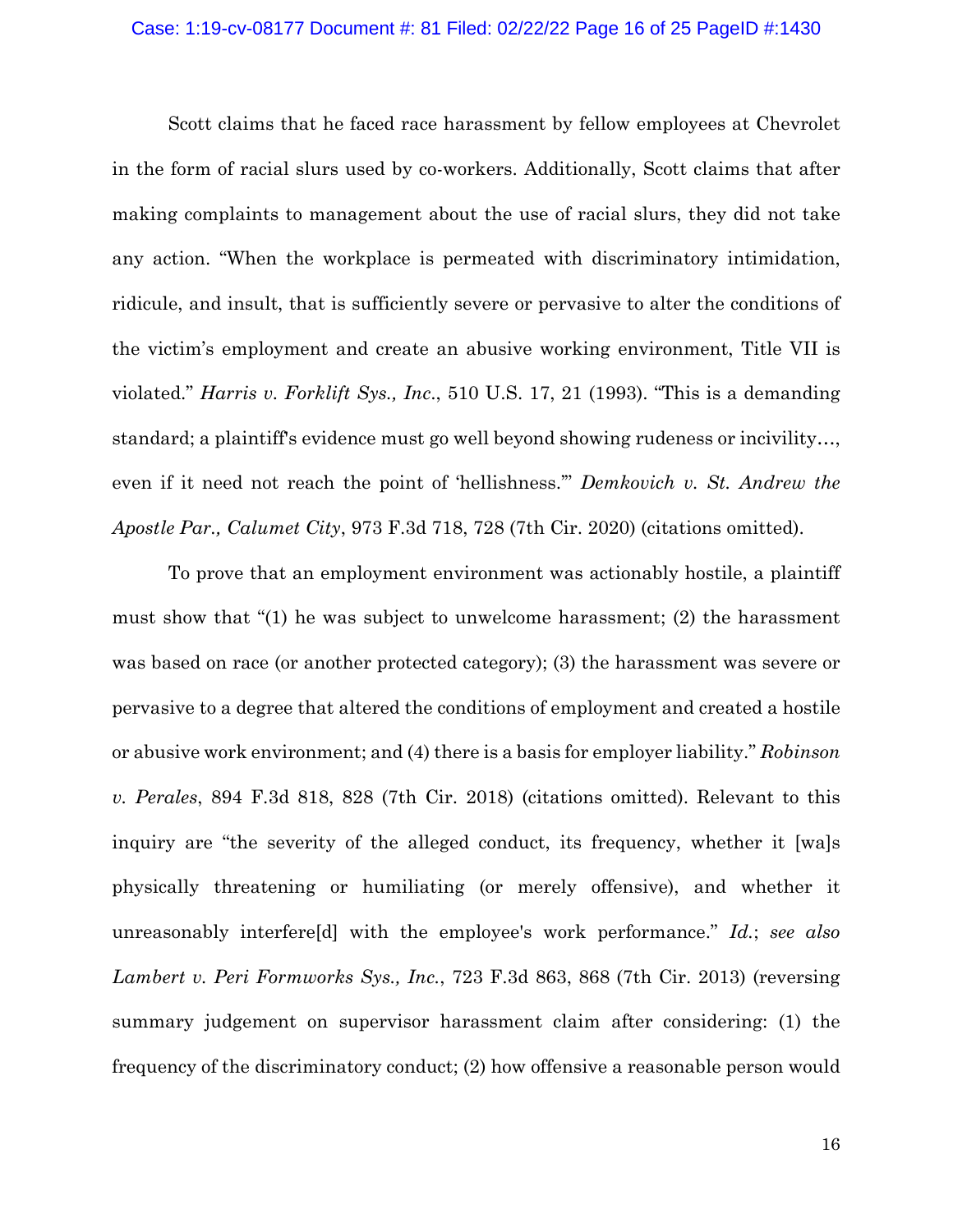#### Case: 1:19-cv-08177 Document #: 81 Filed: 02/22/22 Page 17 of 25 PageID #:1431

deem it to be; (3) whether it is physically threatening or humiliating conduct as opposed to verbal abuse; (4) whether it unreasonably interferes with an employee's work performance; and (5) whether it was directed at the victim).

Scott testified that he frequently heard the finance director, Ed Schutz, and used car director, Tim Marozas use the n-word. Dkt. 71 at 11. He heard Schutz use the n-word on multiple occasions, including during an interaction between Schutz and a cashier, during an interaction between Gary Dunn, Schutz and Scott's customer, and while Scott was working with a customer who was a priest. Scott Dep. 269-271. One time, when he was leaving Schutz' office, Schutz said the n-word. *Id.* at 275. Scott also testified that Marozas called him the n-word on one occasion. Scott Dep. 271:20-24.[12](#page-16-0)

Scott's testimony is bolstered by testimony from two co-workers, Lemanda Lee and Derrick Smith. Smith testified that Mr. Morino called him (Smith) the n-word once and he heard Morino use the word three other times. Dkt. 66-19 ("Smith Dep.") 37:11-21, 38:1-4. One of those times, Morino called Scott the n-word. *Id.* at 38:7-24. Smith also testified that he heard Mr. Perrone use the n-word "maybe two or three times and Mr. Schutz, once." *Id.* at 40-41. Lemanda Lee also testified that she heard an employee using the n-word toward a Black employee. Dkt. 66-17 ("Lee Dep.") at 38:12-20.

<span id="page-16-0"></span><sup>12</sup> Chevrolet complains that Scott failed to detail the use of derogatory language in his complaint. That is not required. *Gates v. Bd. of Educ. of the City of Chicago,* 916 F. 3d 631, 635 (7th Cir. 2019) (noting that when specifics of derogatory language is not raised until a plaintiff's deposition, it can still be substantively considered at summary judgement). Further, Scott's EEOC Charge stated a harassment claim. Dkt. 66-22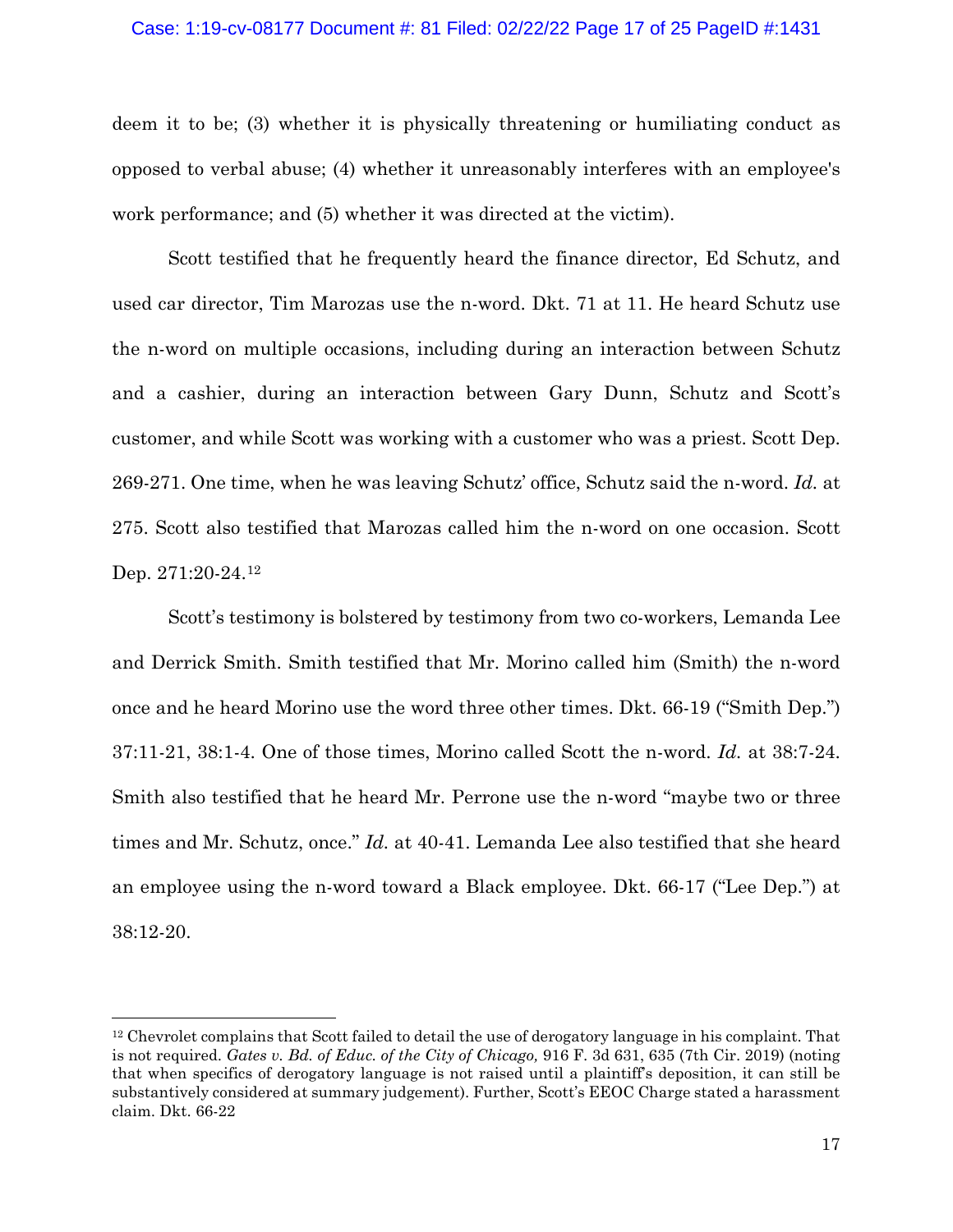# Case: 1:19-cv-08177 Document #: 81 Filed: 02/22/22 Page 18 of 25 PageID #:1432

Chevrolet responds that Scott only testified to four instances where the n-word was used in the workplace, making the conduct insufficient to rise to the legal standard of a hostile work environment under Title VII. Dkt. 65 at 11. This is in dispute since Scott testified that he had heard the word used "plenty of times" at the dealership, although he could not put a number on it. Scott Dep. 269:1-16. These slurs were at times directed toward him. *Id.* 

The Seventh Circuit found that there is no "magic number of slurs" that indicates a hostile work environment, but an "unambiguously racial epithet falls on the 'more severe' end of the spectrum." *Cerros v. Steel Technologies, Inc*., 398 F.3d 944, 950 (7th Cir. 2005). In *Gates v. Bd. of Educ. of the City of Chicago,* 916 F.3d 631, 638–39 (7th Cir. 2019), the court observed that: "Perhaps no single act can more quickly 'alter the conditions of employment and create an abusive working environment,' than the use of an unambiguously racial epithet such as 'nigger' by a supervisor in the presence of his subordinates." *Id.* quoting *Rodgers v. Western-Southern Life Insurance Co.,* 12 F.3d 668, 675 (7th Cir. 1993).

While the Court recognizes *Gates* involved treatment by a supervisor, Scott has provided sufficient evidence for a reasonable jury to conclude that he was subjected to racially harassing conduct that was severe or pervasive. Separate incidents that are not individually severe may trigger liability because they frequently occur. *Jackson v. Cnty. of Racine*, 474 F.3d 493, 499 (7th Cir. 2007) (holding that when conduct such as an inappropriate comment and touching is not severe on its own, but is an "incessant part of the workplace," the "severe or pervasive requirement can be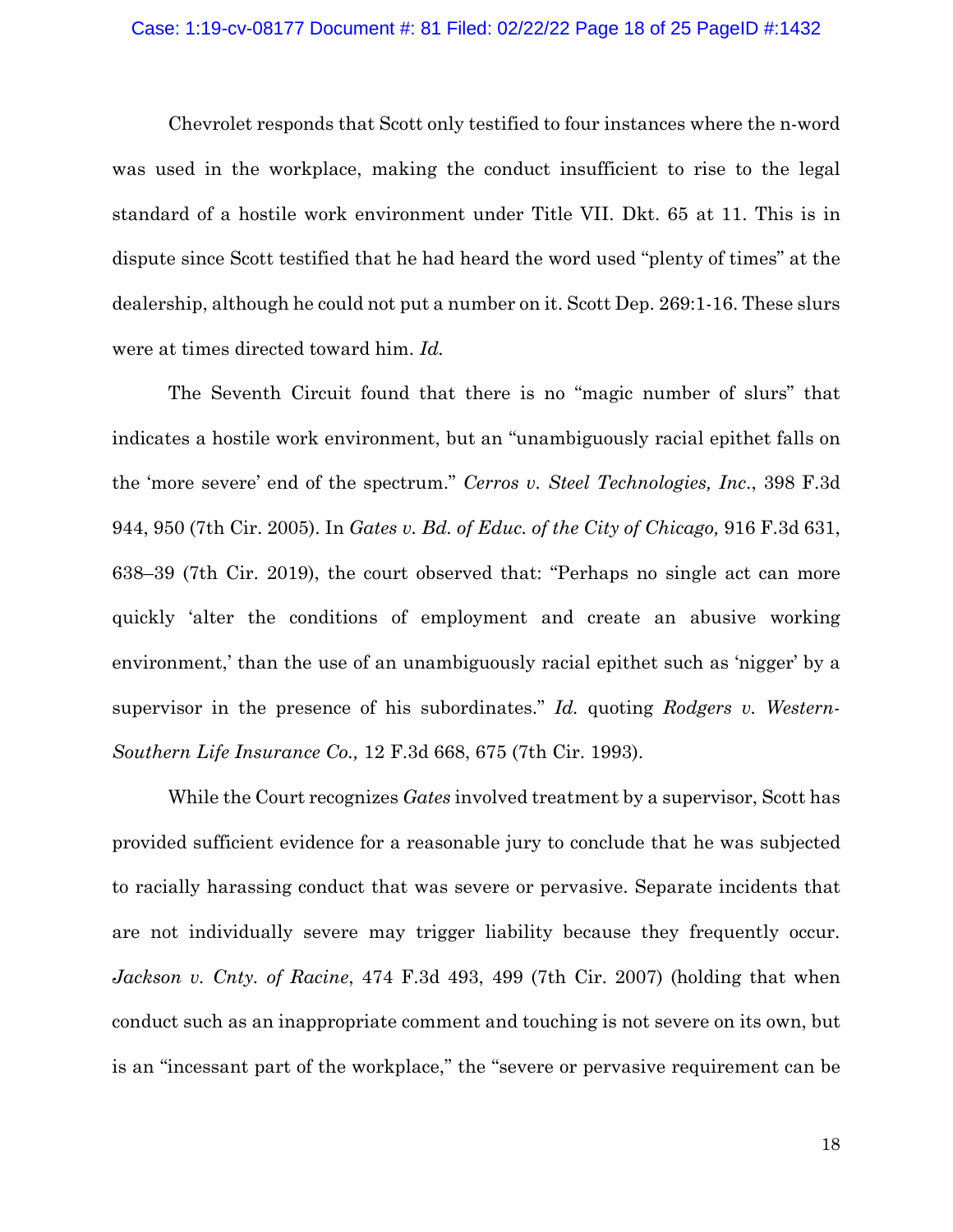#### Case: 1:19-cv-08177 Document #: 81 Filed: 02/22/22 Page 19 of 25 PageID #:1433

met."). In *Lambert v. Peri Formworks Sys., Inc*., 723 F.3d 863, 868 (7th Cir. 2013) the Seventh Circuit reversed summary judgment on a harassment claim where the plaintiff showed that a top manager "on at least five occasions over a four-year period, referred to yard laborers as 'donkeys' in Lambert's presence and on one occasion called an African–American co-worker a 'gorilla,' and another supervisor told Lambert that he did not respect him because he is a "n— $-r$ " while yelling and screaming at him." The Court described this as "right on the line of conduct that was offensive." *Id.*

This Court finds a reasonable jury could conclude that the racist language testified to, by three different employees, some of it directed at Scott, created a hostile work environment. A reasonable trier of fact could conclude that these slurs were frequent, offensive and unreasonably interfered with Scott's work.[13](#page-18-0)

The court must next consider whether Scott complained about the harassment. In order for an employer to be held liable for a hostile work environment under Title VII, a plaintiff must show the employer has been "negligent in either discovering or remedying the harassment." *Williams v. Waste Mgmt. of Ill*., 361 F.3d 1021, 1029 (7th Cir. 2004). This is a dispositive fact in hostile work environment claims. *Id.* Once an employer is aware of the harassment, liability can be avoided if it takes "prompt and

<span id="page-18-0"></span><sup>13</sup> Chevrolet's reliance on *Outley v. City of Chicago,* 354 F.Supp.3d 847, 866-867 (N.D. Ill. 2019), is unpersuasive. *Outley* supports the well-established principle that "stray remarks in the workplace are insufficient to establish that a particular decision was motivated by discriminatory animus." Dkt. 65 at 9. The instant case concerns a harassment claim, as opposed to a failure to promote, and is not confined to a stray remark. Here, the focus is whether Scott presents evidence of a hostile environment, not whether the work environment supports a finding of pretext.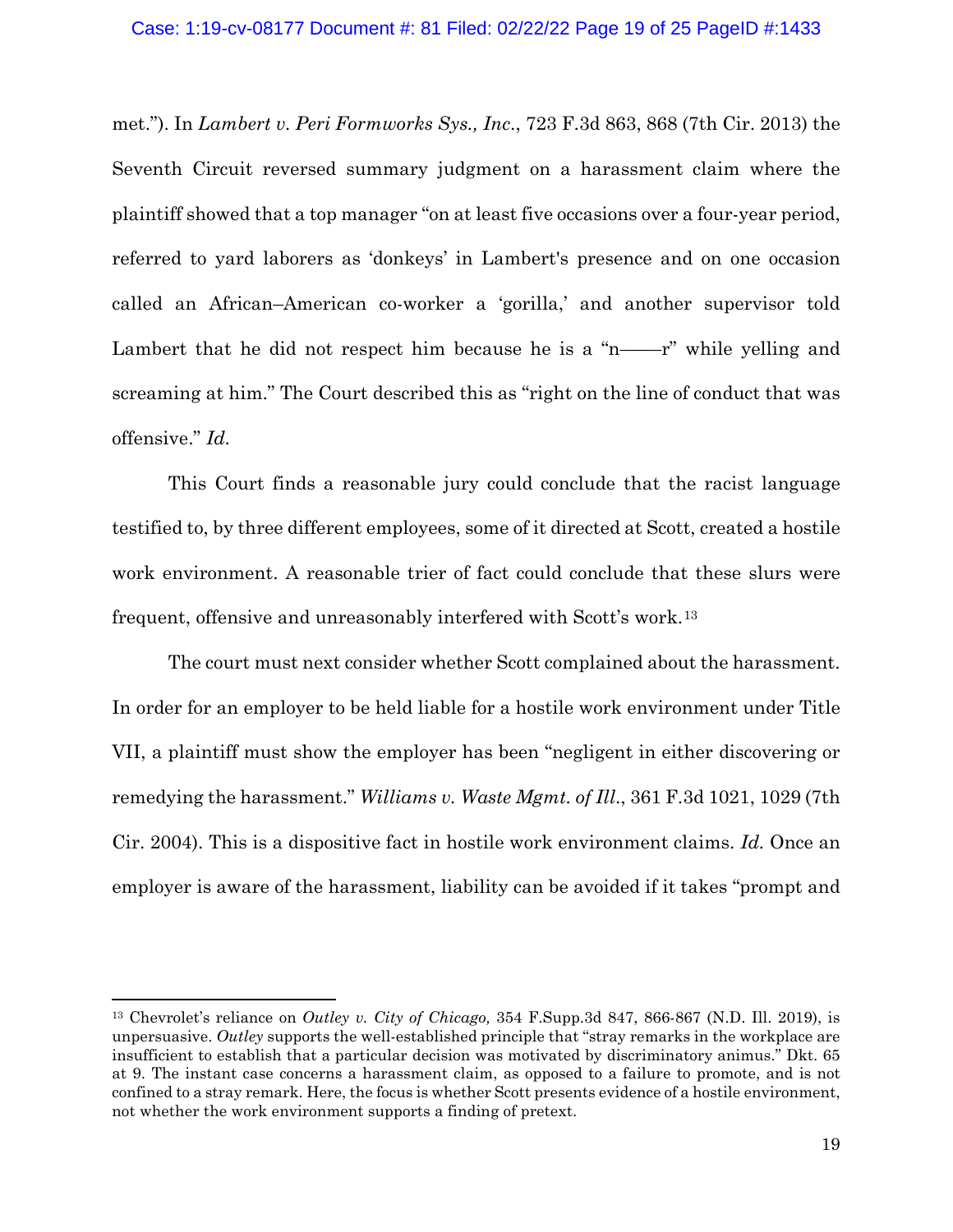appropriate corrective action reasonably likely to prevent the harassment from recurring." *Wyninger v. New Venture Gear, Inc.,* 361 F.3d 965, 978 (7th Cir. 2004).

Chevrolet claims that Scott only complained to management once and the dealership fired the problem employee in response. But Scott testified that he complained to Mr. Cuban twice and complained to Mr. Phillipos once.

Scott complained to Mr. Phillipos when Billy Khatib used racial slurs toward a Black salesman. That incident also involved a physical altercation between the two salesmen in the middle of the dealership. Khatib was fired after this incident. Chevrolet asserts, through the affidavit of Mr. Phillipos, that Khatib was fired because of his language after an internal investigation. Dkt. 65 at 12; Dkt. 66-2 ("Phillipos Dec.") ¶¶ 25-27. Scott speculates, without admissible evidence, that Khatib was only fired because of the physical altercation, not the use of the "n-word." Chevrolet's position is unrebutted with admissible evidence. If this was the only time Scott complained, Chevrolet's request for summary judgment would be well-taken.

But Scott testified that he complained to Robert Cuban on two separate occasions and no action was taken. Dkt. 71 at 14; Scott Dep. 286:17; 293:6-10. He also testified that he complained "plenty of times," Scott Dep. 342:19-25, and that management witnessed people using the n-word and did not take any action, even when employees were directly using the n-word toward Scott. Scott Dep. 270:19-24. Another employee, Derrick Smith, corroborates this claim in his deposition when he says that Scott complained to Mr. Cuban after an incident involving Mr. Morino using racial slurs toward Scott. Smith Dep. 38:21-24.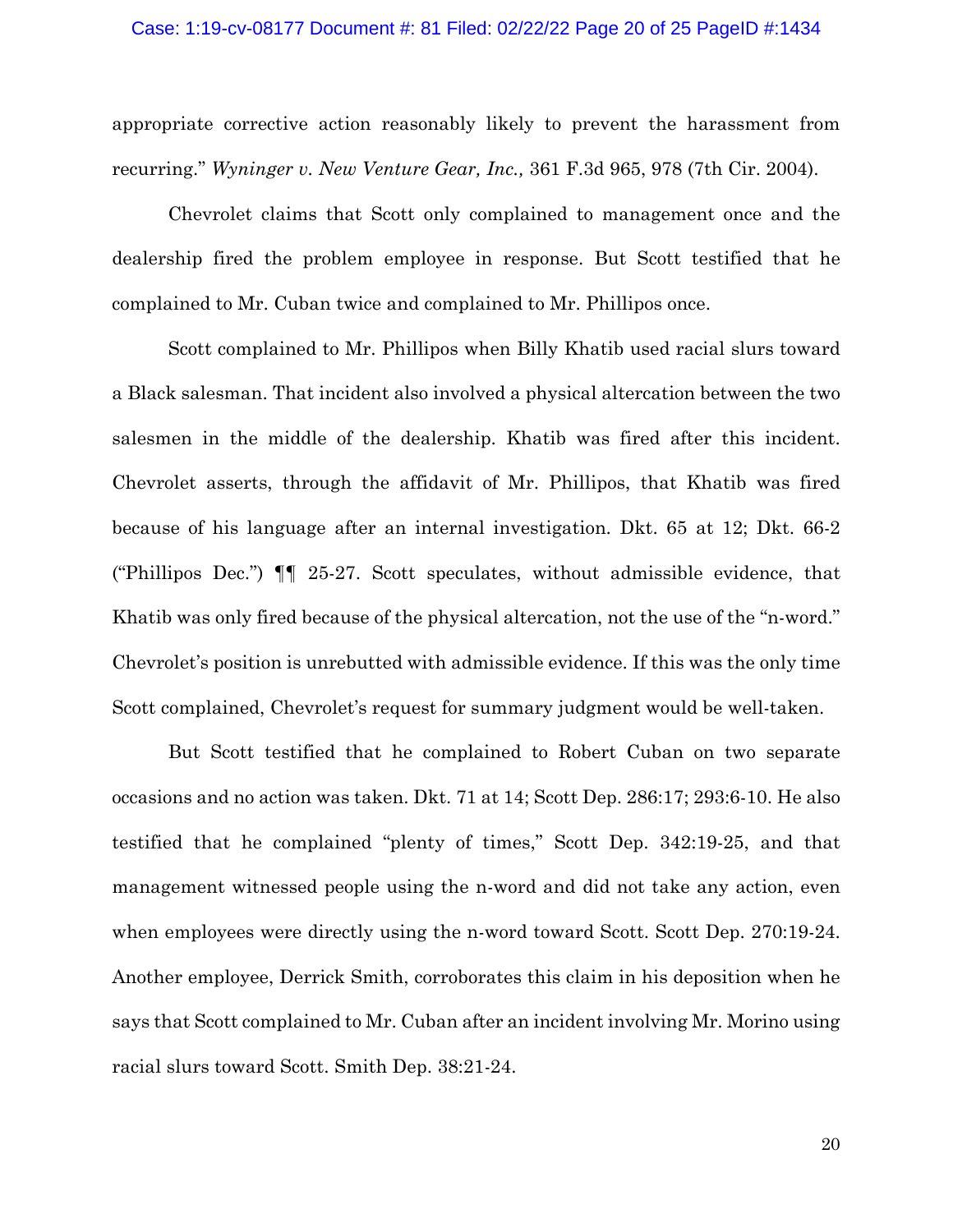# Case: 1:19-cv-08177 Document #: 81 Filed: 02/22/22 Page 21 of 25 PageID #:1435

This testimony serves as evidence from which a reasonable jury could conclude the Scott "made a concerted effort to inform [Chevrolet] of the racial harassment [he] was alleging experiencing." *Golden v. World Sec. Agency, Inc*., 884 F. Supp. 2d 675 (N.D. Ill. 2012) (employee's testimony that she complained to "the type of employee[s] who could be expected to convey her complaints to someone who could stop harassment" was sufficient to survive summary judgement) citing *Montgomery v. Am. Airlines, Inc.*, 626 F.3d 382 (7th Cir. 2010).

Accepting the evidence in the light most favorable to Scott, there is a material issue of disputed fact as to whether Chevrolet knew of the race harassment and responded appropriately.

Lastly, Chevrolet asserts that Scott's claim fails because the employee handbook requires complaints to be made to Chevrolet's Comptroller, which Scott did not do. This is not a successful argument. In *Cerros,* 398 F.3d at 944, the court held that the relevant inquiry is whether the employee adequately alerted his employer to the harassment, thereby satisfying his obligation to avoid the harm, not whether he followed the letter of the reporting procedures set out in the employer's harassment policy*.* Notifying the employer in some way satisfies the employees obligation to avoid the harm. *Id.* at 952 ("At bottom, the employer's knowledge of the misconduct is what is critical, not how the employer came to have that knowledge.").

For these reasons, Scott's hostile work environment claim under racial discrimination survives summary judgement.

### **III. Retaliation under Title VII**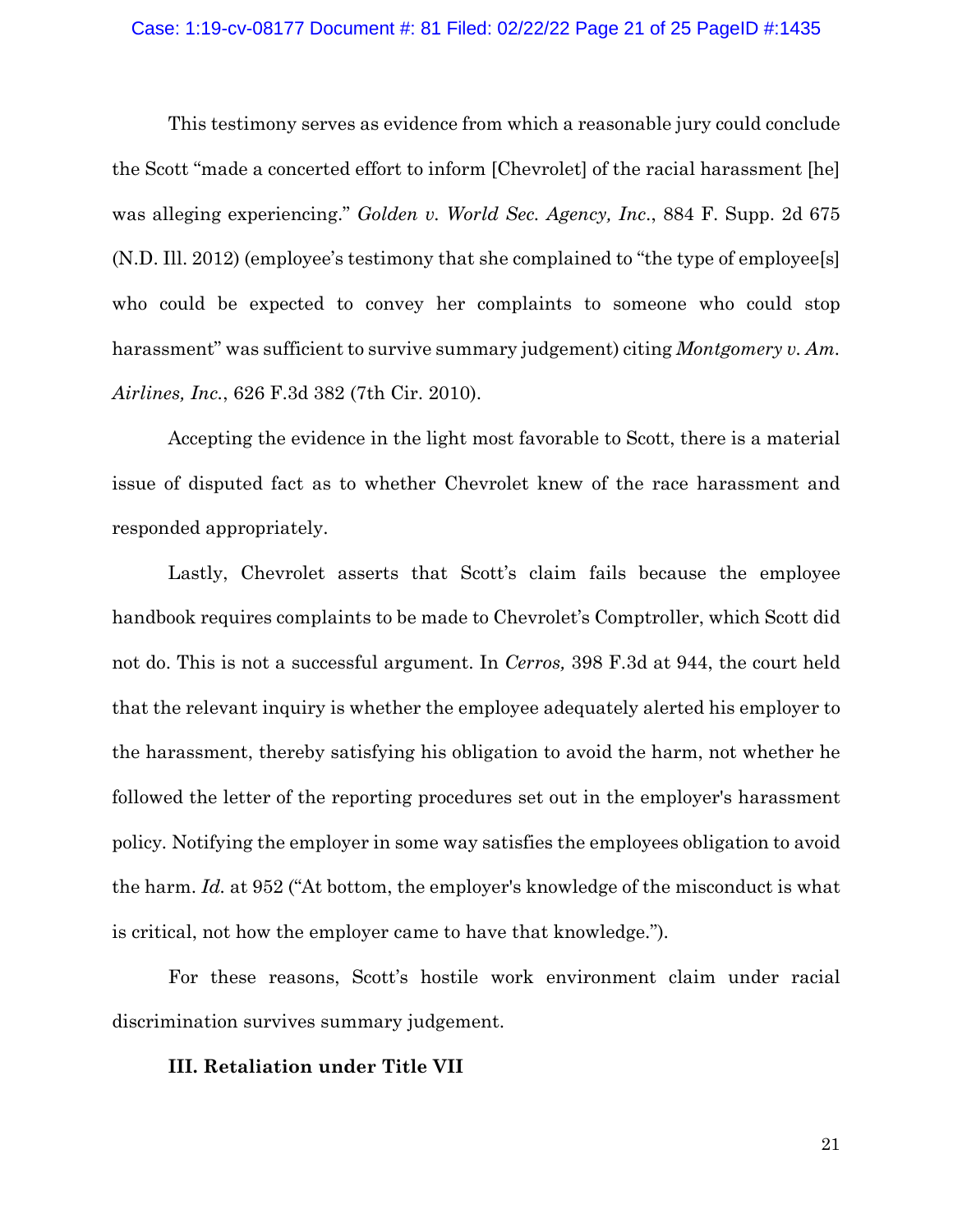#### Case: 1:19-cv-08177 Document #: 81 Filed: 02/22/22 Page 22 of 25 PageID #:1436

Scott's complaint includes a claim for retaliation under Title VII. Dkt. 1 at  $\P$ 31, 35 ("after [he] refused to sign the statement in support of the dealership, [he] began to experience increased hostility from dealership management and major payroll problems resulting in a withholding of [his] compensation.")

A *prima facie* case of retaliation under Title VII requires a plaintiff to show: "(1) he engaged in a statutorily protected activity, (2) [his] employer took a materially adverse action against him, and (3) there is a causal link between the protected activity and the adverse action." *Mollet v. City of Greenfield,* 926 F.3d 894, 896 (7th Cir. 2019)*.* Chevrolet argues that there was (1) no adverse action taken after Scott's own EEOC claim and (2) internal investigations are not considered a protected activity under Title VII. Dkt. 65 at 14-15. Scott does not respond to these arguments and therefore summary judgment is appropriate.[14](#page-21-0) *Gates*, 916 F.3d at 641 (on summary judgment, "[t]he district court was not required to address a claim or theory that plaintiff did not assert.")

Contrary to what is contained in his complaint, Scott asserts that there is "a genuine issue of fact exists as to whether Defendant retaliated against Plaintiff for his many complaints to [Chevrolet] management about the harassment he experienced from his coworkers." Dkt. 71 at 17. Scott fails to establish or even describe any adverse action taken in retaliation, instead, he claims that he "never

<span id="page-21-0"></span><sup>&</sup>lt;sup>14</sup> Scott cannot claim retaliation based on his EEOC complaint because he was no longer employed at the dealership when he filed it. Scott cannot claim retaliation based on his refusal to participate in the internal investigation about Mr. Knight because participation in an internal investigation is not a "protected activity" under Title VII. *See Hatmaker v. Memorial Medical Center,* 619 F.3d 741, 747 (7th Cir. 2010) ("[t]o bring an internal investigation within the scope of the clause we would have to rewrite the statute.")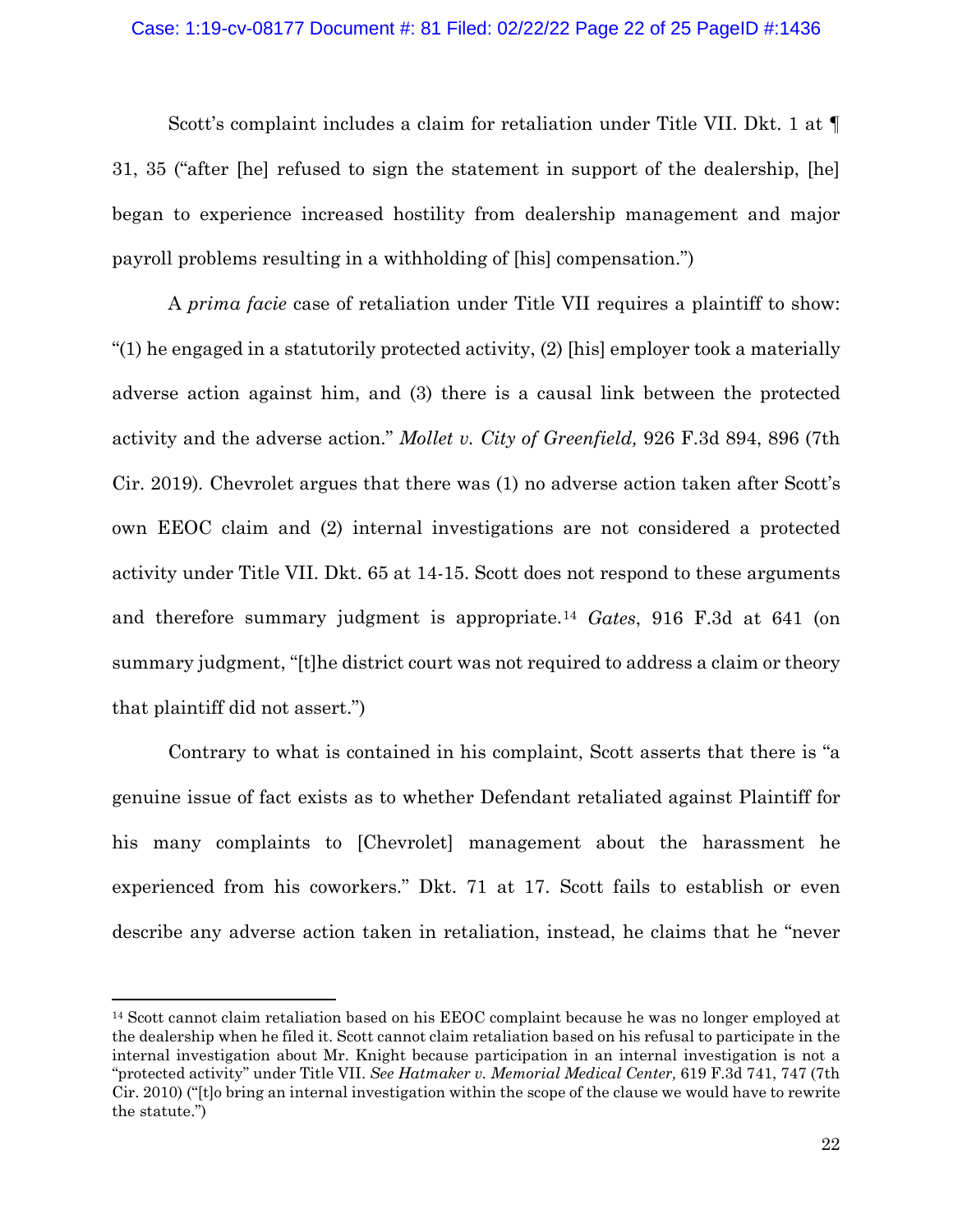#### Case: 1:19-cv-08177 Document #: 81 Filed: 02/22/22 Page 23 of 25 PageID #:1437

experienced any improvement in his working conditions." *Id.* at 18. In a Title VII retaliation claim, Scott must show that discrimination was the "but for" cause of the employment action. *McNutt v. Board of Trustees*, 141 F.3d 706, 709 (7th Cir. 1998). Assuming for the sake of argument that Scott complained and that those complaints constituted protected activity under Title VII, Scott has presented no evidence from which a reasonable jury could conclude that Chevrolet took a material adverse action against him for his complaints. Therefore, no reasonable trier of fact could conclude that Scott has a viable retaliation claim. Summary judgement is granted on this claim.

### **IV. Religious Discrimination Claim**

Chevrolet argues that the "undisputed material facts show that Mr. Scott was not discriminated against because of his religion." Dkt. 65 at 12. In his complaint, Scott asserts that the dealership prohibited him from wearing religious jewelry through a notice that was sent out to all employees. Scott presents no evidence to support this. In fact, testimony of other employees cuts against his claim. Lee Dep. 36:9-12; Smith Dep. 36:14-24, 37:1-9; Dkt. 66-20 ("Weldy Dep.") 54:23-24, 55:1-3. Scott does not submit the alleged letter as evidence of discrimination. Further, Ms. Morin, the person responsible for disseminating such notices, denies ever doing so. Dkt. Mr. Phillipos, the person responsible for setting the dress code denies having such a policy.

Scott's complaint also alleges that he faced religious discrimination when he was not treated similarly to Muslim employees and his religious practices were not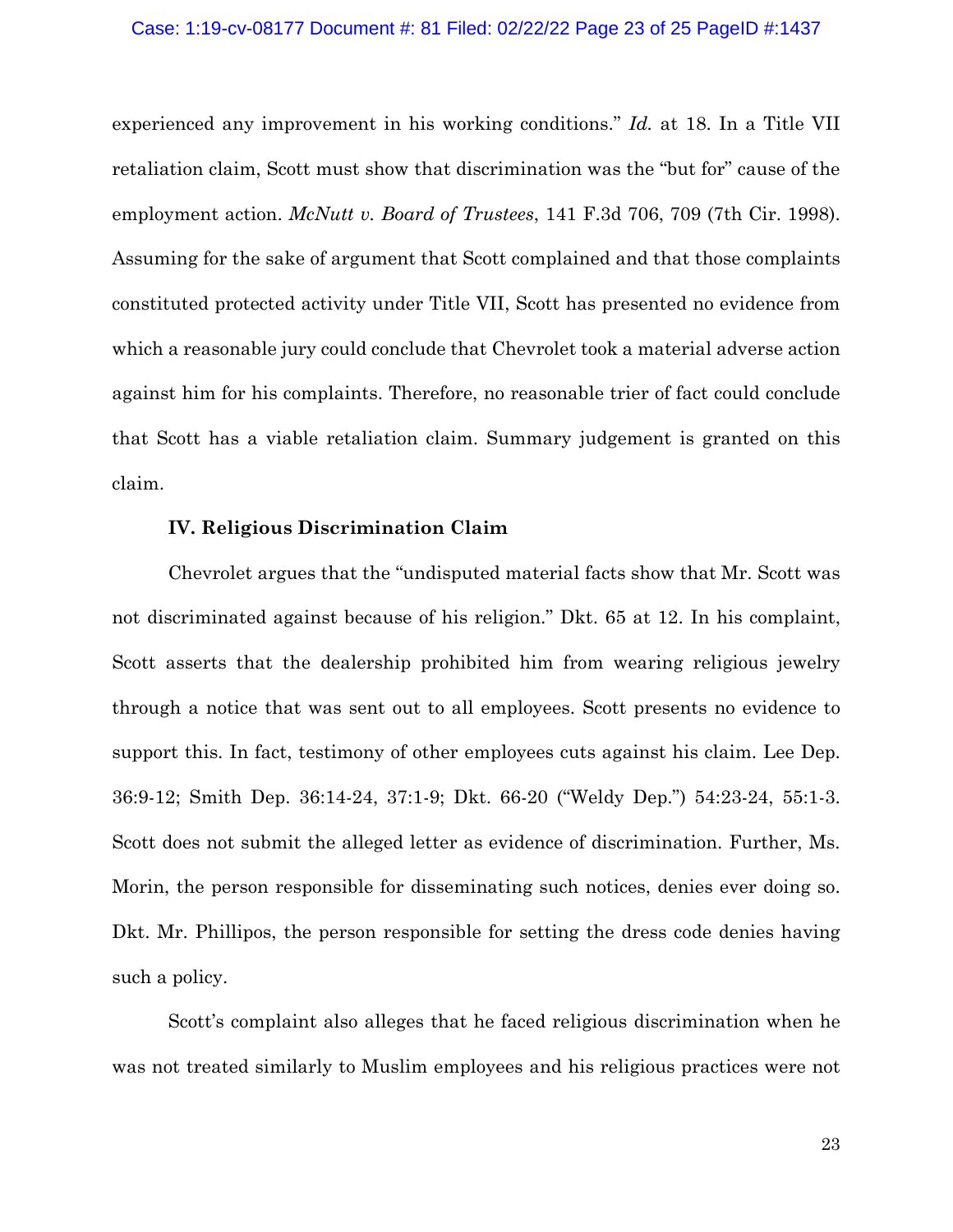#### Case: 1:19-cv-08177 Document #: 81 Filed: 02/22/22 Page 24 of 25 PageID #:1438

accommodated. Dkt. 1 at ¶ 13. Chevrolet argues Scott never requested accommodations for his religion. Scott did not respond to this argument, and it is waived.

Scott argues that he faced religious discrimination when employees mocked him for his religion, used slurs regarding his sexuality and his religion that made him feel ashamed based on his religious association.[15](#page-23-0) Dkt. 71 at 12.

Construing Scott's pleadings as a hostile work environment claim based on religion, Scott must show (1) [he] was subject to unwelcome harassment; (2) the harassment was based on [his] national origin or religion (or another reason forbidden by Title VII); (3) the harassment was severe or pervasive so as to alter the conditions of employment and create a hostile or abusive working environment; and (4) there is basis for employer liability. *Huri v. Office of the Chief Judge of the Circuit Court of Cook County*, 804 F.3d 826, 834 (7th Cir. 2015) citing *Cooper–Schut v. Visteon Auto. Sys.,* 361 F.3d 421, 426 (7th Cir. 2004). Scott relies on *Huri* in his briefing to argue that he was "arbitrarily targeted for mockery and harassment due to his religious affiliation." Dkt. 71 at 12. While *Huri* finds that targeted harassment due to religious affiliation is sufficient to fulfill the first three elements of the claim, missing from Scott's analysis is any evidence that he alerted his employer of the conduct. Rather, he claims that the employer tolerated this behavior, but cites to no

<span id="page-23-0"></span><sup>15</sup> Scott's response states that "Plaintiff brought suit against Defendant for discrimination based on race, religion, and sexual orientation, as well as retaliation, in violation of Title VII …." Dkt. 71 at 1. While Scott's EEOC charge did make a claim for "discrimination based on sex," he made no gender or sexual orientation claims in his complaint. This statement in summary judgement is not sufficient to assert a claim of discrimination, harassment or retaliation based on gender or sexual orientation. Any such claims are waived.